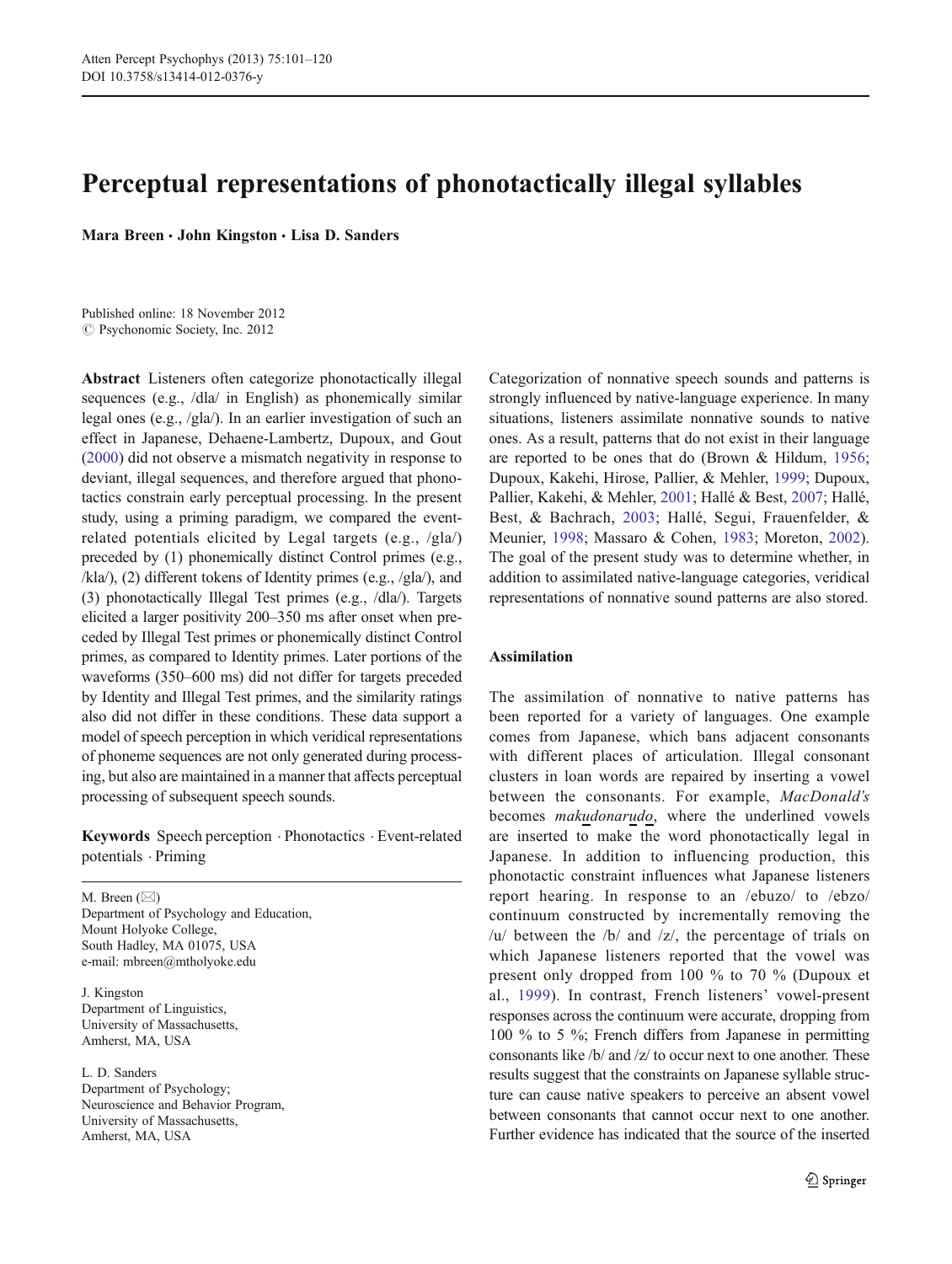vowel is Japanese phonotactics rather than its lexicon (Dupoux et al., [2001\)](#page-18-0).

Japanese speakers' assimilation of nonnative clusters in production and perception clearly shows that the phonotactics of their native language influence their representations of strings of segments. However, this evidence does not indicate whether *all* of the representations of these segments are shaped by native-language phonotactics. Does phonotactic knowledge completely alter listeners' representations of the segment strings, or only how they categorize their responses? That is, do the only representations that Japanese listeners have of illegal consonant clusters include intervening vowels? In interactive models such as TRACE (Elman & McClelland, [1988;](#page-18-0) McClelland & Elman, [1986](#page-18-0); McClelland, Mirman, & Holt, [2006a,](#page-18-0) [2006b](#page-19-0)), listeners' linguistic knowledge is applied as soon as it is activated by the incoming signal, and this activation of linguistic knowledge alters the strength of activation of candidate sounds as well as words. In autonomous models such as Merge (McQueen, Norris, & Cutler, [2006a](#page-19-0); Norris, McQueen, & Cutler, [2000\)](#page-19-0), linguistic knowledge does not feed back onto auditory representations of speech sounds unless and until the experimental task demands it.

#### Interactive and autonomous models

Most of the debate between proponents of interactive and autonomous models has focused on the relationship between lexically-driven categorization of ambiguous sounds (Ganong, [1980;](#page-18-0) Pitt & Samuel, [1993](#page-19-0)) and compensation for coarticulation. Compensation for coarticulation resembles the effects of phonotactics on perception, in that the listener's percept is adjusted depending on the context in which a sound occurs. Some have argued that the observed compensation effects are directly caused by lexical categorization (Elman & McClelland, [1988](#page-18-0); Magnuson, McMurray, Tanenhaus, & Aslin, [2003a,](#page-18-0) [2003b;](#page-18-0) Samuel & Pitt, [2003](#page-19-0)). Others have attributed these effects to statistical generalizations across the lexicon (McQueen, [2003](#page-19-0); McQueen, Jesse, & Norris, [2009](#page-19-0); Pitt & McQueen, [1998\)](#page-19-0) or to the task that listeners were asked to perform (Norris et al., [2000\)](#page-19-0). Evidence that linguistic knowledge always influences perception of speech sounds supports interactive models; evidence that the influence of linguistic knowledge on speech perception can be disrupted supports autonomous models.

Listeners' lexical knowledge has also been shown to influence their perceptual adjustment to idiosyncrasies in pronunciation (Eisner & McQueen, [2005;](#page-18-0) Kraljic & Samuel, [2005,](#page-18-0) [2006,](#page-18-0) [2007](#page-18-0); Maye, Aslin, & Tanenhaus, [2008](#page-18-0); McQueen, Cutler, & Norris, [2006;](#page-19-0) McQueen et al., [2009](#page-19-0); McQueen, Norris, & Cutler, [2006b](#page-19-0); Norris, McQueen, & Cutler, [2003\)](#page-19-0). For example, after listening to a fricative that is ambiguous between /s/ and /f/ in multiple contexts in which only /s/ results in a word (e.g., following the context pea, /s/ produces the word peace, but /f/ produces the nonword peaf), listeners are more likely to categorize the ambiguous sound as /s/, even in a context that is not lexically biased. The finding that listeners can learn to associate specific acoustic characteristics with different phonological categories over time indicates that some stored representations of sounds must be acoustically veridical; having stored representations that are not modulated by linguistic knowledge is consistent with autonomous models.

In the present study, we tested the predictions of interactive and autonomous models using a phonotactic constraint found in both English and French. The clusters /dl/, /tl/, and /sr/ can never occur within a syllable,<sup>1</sup> while the onset clusters  $\frac{d\mathbf{r}}{dt}$ ,  $\frac{d\mathbf{r}}{dt}$ , and  $\frac{1}{s}$ are legal and frequent (e.g., drip, trip, and slip). Massaro and Cohen [\(1983](#page-18-0)) presented an  $/r$ /-/l/ continuum in the contexts /t i/ and /s i/ to native English speakers. The listeners identified the ambiguous tokens more often as /r/ after /t/ and more often as /l/ after /s/. Similarly, Moreton [\(2002](#page-19-0)) presented native English speakers with a stop from a  $\frac{d}{q}$  continuum, followed by a sonorant from an  $\frac{1}{-}w$  continuum;  $\frac{dw}{y}$ ,  $\frac{dw}{y}$ , and  $\frac{dy}{dx}$  occur as onset clusters in English words, but /dl/ does not. When listeners reported hearing /d/, they were significantly less likely to report that the following sound was /l/. Furthermore, Hallé and Best [\(2007](#page-18-0)) explored the effects of native-language phonotactics in French, English, and Hebrew listeners. As described above, the clusters /dl/ and /tl/ can never occur within a syllable in French or English. In contrast, these clusters do occur as onsets in Hebrew. The legality of these clusters in Hebrew is important, because the stimuli employed in the present study were produced by native Hebrew speakers. All three groups were successful at discriminating /d/ from /g/ and /t/ from /k/ before /r/ in a three-interval oddity task (accuracy > 95 %). However, only Hebrew listeners reached this level of accuracy discriminating these stops before /l/. Furthermore, the Hebrew listeners responded an average of 600 ms before a triplet ended in this condition. In contrast, for French and English speakers listening to the stops followed by /l/, accuracy dropped below 80 %, and responses slowed to around 500 ms after the end of a triplet. Finally, the more likely that an individual French or English listener was to categorize  $\frac{d}{dx}$  as  $\frac{g}{g}$  or  $\frac{h}{dx}$  as  $\frac{g}{dx}$  before  $\frac{h}{dx}$  in an independent categorization task, the poorer this individual was at discriminating between  $\frac{d}{dx}$  and  $\frac{g}{dx}$  or  $\frac{t}{dx}$  and  $\frac{f}{dx}$  in this context.

The findings from these studies of phonotactic constraints appear to support an interactive model of speech perception, in that they show that listeners' responses to speech sounds are influenced by their knowledge of which clusters are

 $1/d$  or /t/ cannot occur together with  $1/$  in an onset, but they can readily precede /l/ in a different syllable, as in bed.lam, todd.ler, at.las, and tatt.ler, where the periods mark the syllable boundaries, or in saddle, and bottle, where the /l/ is syllabic (see also Moreton, [2002\)](#page-19-0).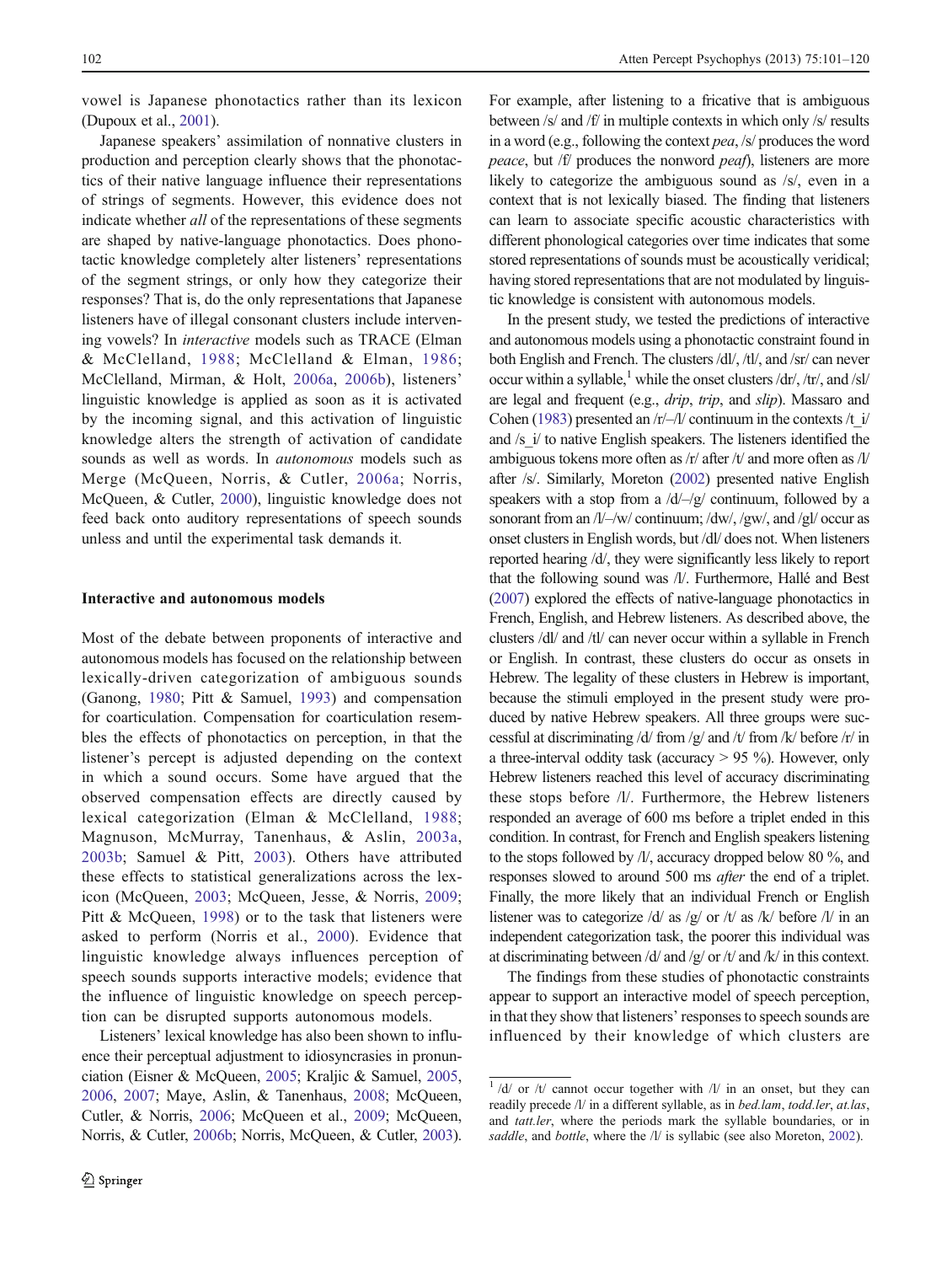phonotactically legal. Specifically, the phonotactic constraint against /dl/ and /tl/ onset clusters in French and English forced a systematic misperception of /dl/ as /gl/ and of /tl/ as /kl/. Importantly, this pattern was observed using both identification and discrimination tasks. Therefore, it appears that French and English listeners were unable to access veridical representations of /d/ and /t/ before /l/. Hebrew listeners, who do experience these clusters as onsets in their native language, were able either to assign these stops to their correct categories or, as suggested by the speed of their responses, to access veridical auditory representations.

## Event-related potentials

Using behavioral data to adjudicate between the autonomous and interactive views risks circularity; if effects of language experience are found, the task must reflect categorical representations, and tasks that reflect categorical representations are defined by showing the effects of language experience. The temporal resolution of event-related brain potentials (ERPs) makes it possible to distinguish between levels of representation that precede the listener's overt behavioral responses. Although there is clearly no single time boundary that neatly differentiates between perceptual representations and higher-level representations, earlier portions of the waveform (i.e., less than 350 ms after stimulus onset) are typically affected by stimulus characteristics and are more promising for indexing the veridical representations posited by autonomous models (Luck, [2005;](#page-18-0) Picton et al., [2000](#page-19-0)). Therefore, evidence that early portions of ERP waveforms are immune to the influence of language experience would support the autonomous view. In contrast, later portions of the waveform are more likely to be affected by task demands and are more likely to index the categorical representations posited by both the interactive and autonomous models.

Previous studies have employed ERPs to index the effects of language experience on speech processing using an oddball paradigm (Cheour et al., [1998](#page-18-0); Dehaene-Lambertz, Dupoux, & Gout, [2000](#page-18-0); Näätänen et al., [1997;](#page-19-0) Winkler et al., [1999\)](#page-19-0). This procedure requires presenting many repetitions of a standard sound, interrupted infrequently and randomly by a deviant sound or sounds. The deviant sounds typically elicit a mismatch negativity (MMN) that peaks between 150 and 350 ms after onset. The MMN is commonly assumed to reflect the automatic updating of working memory when listeners are confronted with new input (Näätänen, Paavilainen, Rinne, & Alho, [2007](#page-19-0)). Although the short latency of the MMN (i.e., less than 350 ms after the point at which a deviant differs from the standard) is used to argue that it indexes perceptual processing, perceptual representations and early ERPs can be modulated by top-down influences, including selective attention (Hansen, Dickstein, Berka, & Hillyard, [1983](#page-18-0); Hillyard, [1981;](#page-18-0) Hink & Hillyard, [1976;](#page-18-0) Näätänen, [1990](#page-19-0); Schröger & Eimer, [1997\)](#page-19-0). As such, the effect of language experience on early ERPs could reflect either the categorical nature of all language representations posited by interactive models, or the topdown modulation of perceptual processing by attention.

Näätänen et al. [\(1997](#page-19-0)) recorded ERPs while presenting Estonian and Finnish speakers with a series of speech sounds in which the vowel /e/ was the standard and the vowels /o/, /ö/, and /õ/ were deviants. The deviants /o/ and  $\frac{1}{\tilde{O}}$  contrast with the standard  $\frac{1}{\tilde{O}}$  in both languages, but  $\frac{1}{\tilde{O}}$ only contrasts with /e/ in Estonian. An MMN was observed in response to all three deviants in Estonian listeners, but only for /o/ and /ö/ in Finnish listeners. This result was interpreted as evidence that the MMN is sensitive to whether two sounds contrast in the listeners' native language. A similar difference was reported for a Finnish vowel contrast not found in Hungarian; Hungarian speakers who were fluent in Finnish showed an MMN, but other Hungarian speakers who had no prior exposure to Finnish did not show an MMN (Winkler et al., [1999\)](#page-19-0).

To assess the immediacy of the application of phonotactic knowledge during speech processing, Dehaene-Lambertz et al. ([2000\)](#page-18-0) used a modified oddball design in investigating the representations of adjacent consonants by Japanese and French listeners. As stated earlier, Japanese bans adjacent consonants with different places of articulation, while French has no such prohibition; sequences such as /gm/ are illegal in Japanese but legal in French. Dehaene-Lambertz et al. presented listeners with sequences of five stimuli, consisting of four tokens of a VC.CV or V.Cu.CV string and a fifth token, either of the same string or of the other string. For example, if the first four stimuli were / igmo/, the deviant at the end of the sequence was /igumo/, and if the first four were /igumo/, the deviant was /igmo/. In this trial structure, the fifth sound was a standard if it had the same sequence of segments as the previous four stimuli and was a deviant if a vowel had been inserted or removed between the two consonants. Behaviorally, French listeners distinguished the deviants from the standards, but Japanese listeners did not. In addition, the deviant stimulus elicited an MMN for the French listeners but not for the Japanese listeners. Dehaene-Lambertz et al. interpreted this result as evidence that a filter repairs the nonnative consonant clusters to conform to native-language phonotactics at the earliest stages of processing at which the brain's responses were measured. These results, as well as those reported by Näätänen et al. [\(1997\)](#page-19-0) and Winkler et al. ([1999](#page-19-0)), can be interpreted as supporting the interactive hypothesis.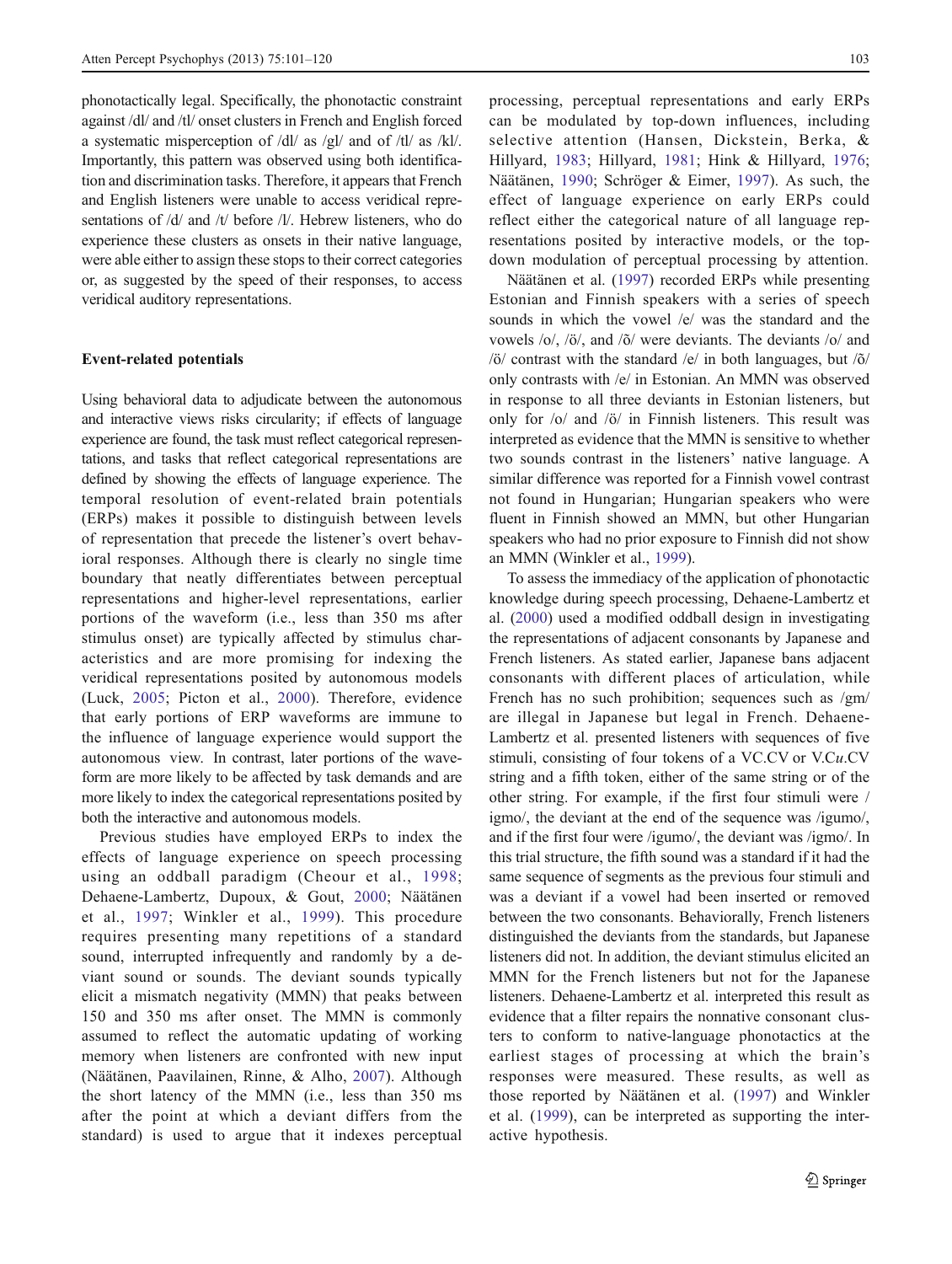### Present study

The present study was also designed to investigate the levels of representation that are repaired for phonotactic violations. However, it differs methodologically in two important ways from Dehaene-Lambertz et al.'s [\(2000](#page-18-0)) study. First, their conclusion that listeners immediately repair illegal phonotactic patterns to legal ones rested on a between-subjects comparison; specifically, Japanese listeners demonstrated no early ERP difference, but French listeners did. However, this result could be due to Japanese listeners explicitly reporting a deviant sound on far fewer trials than the French listeners: Japanese listeners reported that the fifth stimulus was different on only 8.6 % of deviant trials, as compared to French listeners' 95.1 %. This difference in behavioral responses could induce a bias toward "same" responses and potentially reduce Japanese listeners' attention and sensitivity to stimulus differences. Therefore, in the present study, we tested the levels of representation that are affected by assimilation in the same individuals listening to both legal and illegal patterns. A second major difference between the present study and that of Dehaene-Lambertz et al. is that we did not adopt an oddball design of the type that elicits an MMN. It has been widely argued that the amplitude and latency of the MMN are closely linked to the ability of listeners to discriminate between the standard and deviant sounds (Horváth et al., [2008;](#page-18-0) Näätänen, [2001](#page-19-0), [2008;](#page-19-0) Pakarinen, Takegata, Rinne, Huotilainen, & Näätänen, [2007\)](#page-19-0). As such, the MMN may be influenced by the same type of representation that listeners use to make overt discrimination decisions, and therefore may not provide additional information beyond behavioral measures. Of course, many other differences exist between the present study and Dehaene-Lambertz et al.'s, including the structure of the languages involved and the position of illegal sequences in the stimuli; however, these differences were not expected to affect whether the measurements taken could index veridical, perceptual representations of illegal sound combinations.

Instead of an oddball paradigm, we opted to measure the effects of various types of primes on ERPs elicited by physically identical targets, in addition to behavioral similarity ratings of the prime–target pairs. This design allowed us to measure the influences of multiple levels of the representations of the primes, which had to be maintained across the 1,200-ms stimulus onset asynchrony (SOA), on processing of the targets. Previous auditory priming studies have shown that shared characteristics of prime–target pairs (e.g., rhyming) result in decreased amplitudes of the ERPs elicited by targets (Coch, Grossi, Coffey-Corina, Holcomb, & Neville, [2002;](#page-18-0) Coch, Grossi, Skendzel, & Neville, [2005](#page-18-0); Cycowicz, Friedman, & Rothstein, [1996;](#page-18-0) Friedrich, Schild, & Röder, [2009](#page-18-0); Weber-Fox, Spencer, Cuadrado, & Smith, [2003\)](#page-19-0). Specifically, Coch et al. ([2002\)](#page-18-0) demonstrated that the posterior negativity between 200 and 500 ms after the onset of targets was reduced in amplitude when the words were preceded by rhyming primes (e.g., nail–mail) as compared to nonrhyming primes (e.g., paid–mail). In addition, the targets preceded by rhyming primes elicited a larger negativity over anterior regions. Coch et al. [\(2005](#page-18-0)) observed similar effects for rhyming and nonrhyming pseudowords, which suggests that lexical status is not a critical factor for ERP priming effects in adults. Furthermore, in German listeners, the posterior negativity 300–400 ms after the onset of a target word (e.g., Treppe) was reduced in amplitude when the word was preceded by matching (e.g., trep) or similar (e.g., krep) onset fragments, as compared to control primes (e.g., dra); both matching and similar primes also resulted in a larger negativity over left anterior regions in response to targets (Friedrich et al., [2009](#page-18-0)). These results indicate that the effects of phonological similarity on auditory ERPs are not limited to rhyming. It is also important that the effects of phonological similarity on ERPs may be influenced by the task that listeners are engaged in and the time between presentation of the primes and targets. The reduced posterior negativity in response to rhyming prime–target pairs was observed even when participants were performing a semantic judgment on target words with a short SOA between the primes and targets (Praamstra & Stegeman, [1993\)](#page-19-0), but not when performing the same task with a longer SOA (Perrin & García-Larrea, [2003](#page-19-0)). These data suggest that representations of the primes must be maintained in memory while targets are presented in order to observe effects of phonological similarity between the primes and targets on ERPs.

Thus, an ERP priming design offered an optimal way to address the first goal of the study, which was to determine whether any veridical representations of illegal syllables are maintained for long enough to influence the processing of subsequent speech sounds. To ensure that listeners maintained at least some representation of the prime syllables, participants were asked to make similarity ratings for the prime–target pairs presented on each trial. To be certain that any differences in ERPs elicited by the targets reflected stored representations of the primes rather than merely transient effects of acoustic similarity, the onset asynchrony for prime–target pairs was set at 1,200 ms. We assumed that the prime syllable was processed fully during this time, such that when the target was presented, the listener compared it to stored representations of the prime. ERPs to the target syllable should therefore vary depending on how effectively the representations of the prime syllable facilitated processing of the target. Moreover, the time course of ERP differences informed our understanding of whether perceived similarities between the prime and target existed for perceptual or higher-level representations.

To determine the influence of stored representations of the prime on processing of the target, we presented three different Trial Types, in which one of three possible primes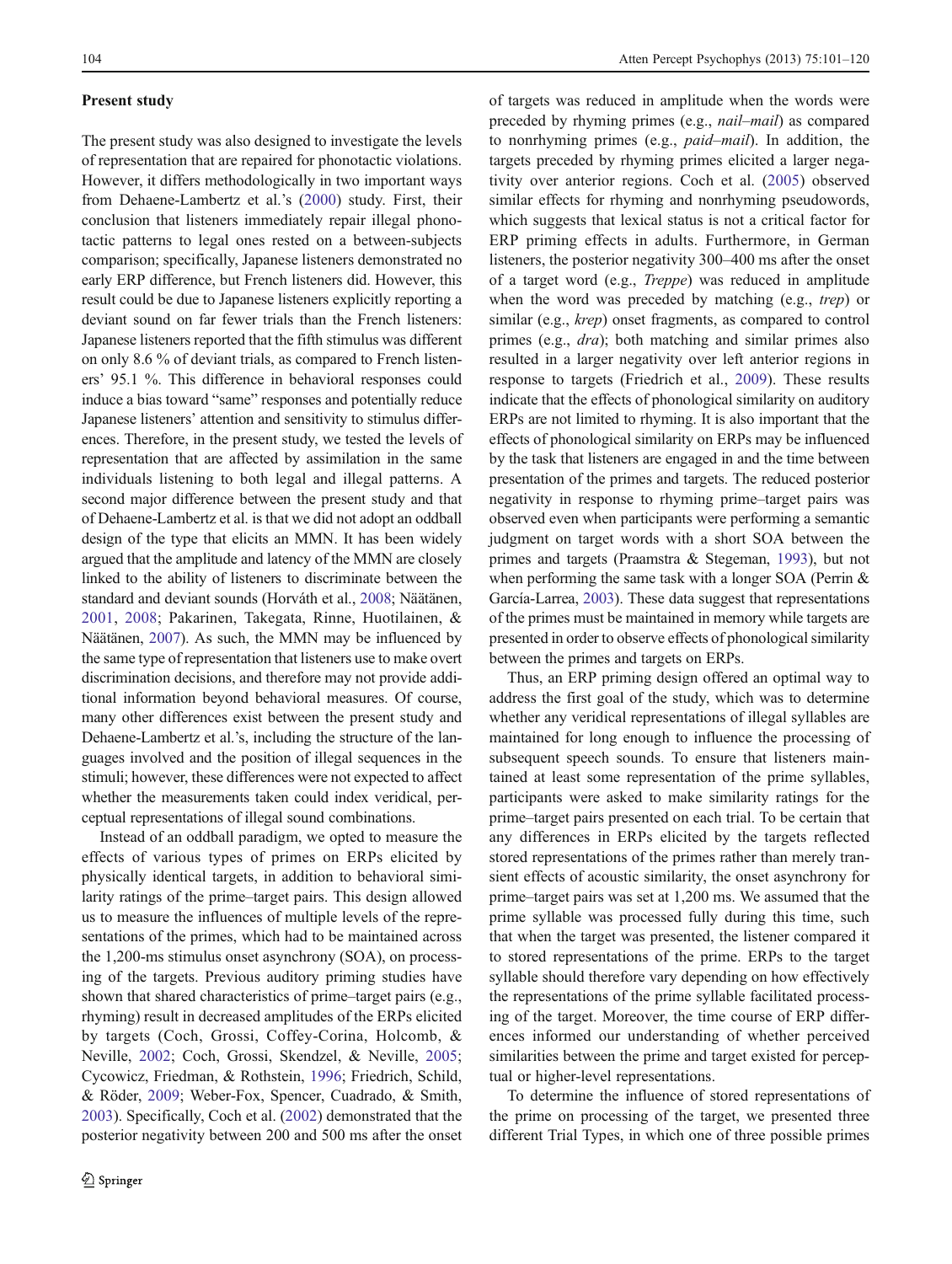preceded the same target. The first Trial Type was a Control condition, in which the prime and target were two phonemically distinct and attested English consonant clusters (e.g., /kwa/–/gwa/). The second Trial Type was the Identity condition, in which the prime and target were different tokens of identical syllables (e.g., /gwa/–/gwa/). The third Trial Type was the Test condition, in which the prime was a syllable of interest that differed from the target by only one contrastive feature (e.g., /dwa/-/gwa/, /d/ and /g/ differ in place of articulation). Differences in the ERPs elicited by targets preceded by Control and Identity primes could be used to define the largest priming effects in both early and later portions of the ERP waveforms, since the Control condition included primes and targets that were maximally different, and the Identity condition included primes and targets that were maximally similar in the context of the experiment. The extent to which the perceptual and higherlevel representations of the Test prime syllable were similar to the target could then be determined by comparing the ERPs elicited by targets in this condition to those in both the Control and Identity conditions. Specifically, if the Test prime syllable (e.g., /dwa/) was perceived as highly similar to the target (e.g., /gwa/), the ERPs elicited by the target in the Test condition should closely resemble those in the Identity condition. If, on the other hand, the Test prime syllable was perceived as distinct from the target, ERPs elicited by the target in the Test condition should instead closely resemble those in the Control condition.

The examples provided above correspond to the Trial Types in the Legal Prime Status condition. The Test syllables in this condition included consonant clusters of a coronal stop /d/ or /t/ followed by /w/, which occur as the onsets in words like dwarf and twice. We predicted that listeners would perceive the Legal Test prime syllables (e.g., /dwa/) as being different from the target syllables in this condition (e.g., /gwa/), and that those different percepts would be reflected in both similarity ratings and ERPs. Specifically, the ERPs elicited by targets (e.g., /gwa/) were expected to be more similar in the Test and Control conditions (e.g., primes /dwa/ and /kwa/), and both were expected to differ in the same way from those in the Identity condition (e.g., prime /gwa/).

Illegal Prime Status included the critical conditions of the experiment, the results of which could adjudicate between the interactive and autonomous hypotheses. In these and all other conditions, the onset of the target syllable was an attested English consonant cluster (e.g., /gla/). The Control prime included another attested English consonant cluster that was phonemically distinct from the target (e.g., /kla/); the Identity prime was again a different token of the same syllable as the target (e.g., /gla/). The Illegal Test prime included a consonant cluster that is illegal in English and differed from the target by only one feature (e.g., /dla/, /d/ and  $/g/d$  differ in place of articulation). If listeners mistakenly categorized /d/ as /g/ before /l/, as the behavioral evidence previously cited predicts, then participants should rate the primes and targets as being similar in both the Identity condition (e.g., /gla/–/gla/) and the Test condition (e.g.,  $/dla$ –/gla). To the extent that all of the representations of the Illegal Test primes were influenced by native-language experience, ERPs elicited by targets (e.g., /gla/) would be more similar in all time windows for the Test and Identity conditions (e.g., primes /dla/ and /gla/), and both should differ in the same way from the Control condition (e.g., prime /kla/). This pattern of ERP data would indicate that listeners' knowledge of the phonotactic prohibition against /dl/ and /tl/ as onset clusters in English results in categorical repair of the perceptual representations of these illegal clusters to /gl/ and /kl/ and would support the interactive hypothesis. In contrast, if the perceptual representations of the Illegal Test primes included the information needed to differentiate  $\frac{d}{d}$  from  $\frac{g}{i}$  in this context, the ERPs elicited by targets (e.g., /gla/) would be more similar, in at least the early portion of the waveforms, for the Test and Control conditions (e.g., primes /dla/ and /kla/), and both should differ in the same way from the Identity condition (e.g., prime /gla/). This pattern of results would instead support the autonomous hypothesis, by showing that at least some of the representations of illegal patterns are veridical.

A second goal of the experiment was to determine whether the perceptual representations of syllables prohibited by phonotactic constraints are qualitatively different from the representations of syllables that are legal but accidentally nonoccurring, because they never arose during the language's historical development. The distinction between such absent clusters and outright illegal ones is motivated by behavioral evidence that although /bw/ and /dl/ are both absent as syllable onsets in English, Moreton ([2002\)](#page-19-0) only found a perceptual bias against /dl/. Specifically, when a stop from a /b/–/g/ continuum was followed by a sonorant from an /l/–/w/ continuum, on trials in which listeners reported hearing /b/, they were at least as likely to report that the following sound was /w/ as they were on trials in which they reported /g/ as the first consonant. If absence in a native language drives the categorization decisions, English listeners should be just as reluctant to categorize the sonorant as /w/ after /b/ as they would be to categorize it as /l/ after /d/, since the frequency of both /bw/ and /dl/ as onset clusters in English is 0. The finding that listeners were willing to report hearing /bw/ suggests that this onset cluster is better described as accidentally absent rather than, as has been suggested for /dl/, as being barred by phonotactic constraints.

Further evidence that illegal onsets are actively prohibited is provided by their being consistently repaired when they enter a language (Berent, Lennertz, Smolensky, & Vaknin-Nusbaum, [2009](#page-17-0); Berent, Steriade, Lennertz, & Vaknin, [2007;](#page-17-0) Davidson, [2006](#page-18-0), [2010](#page-18-0)). For example, the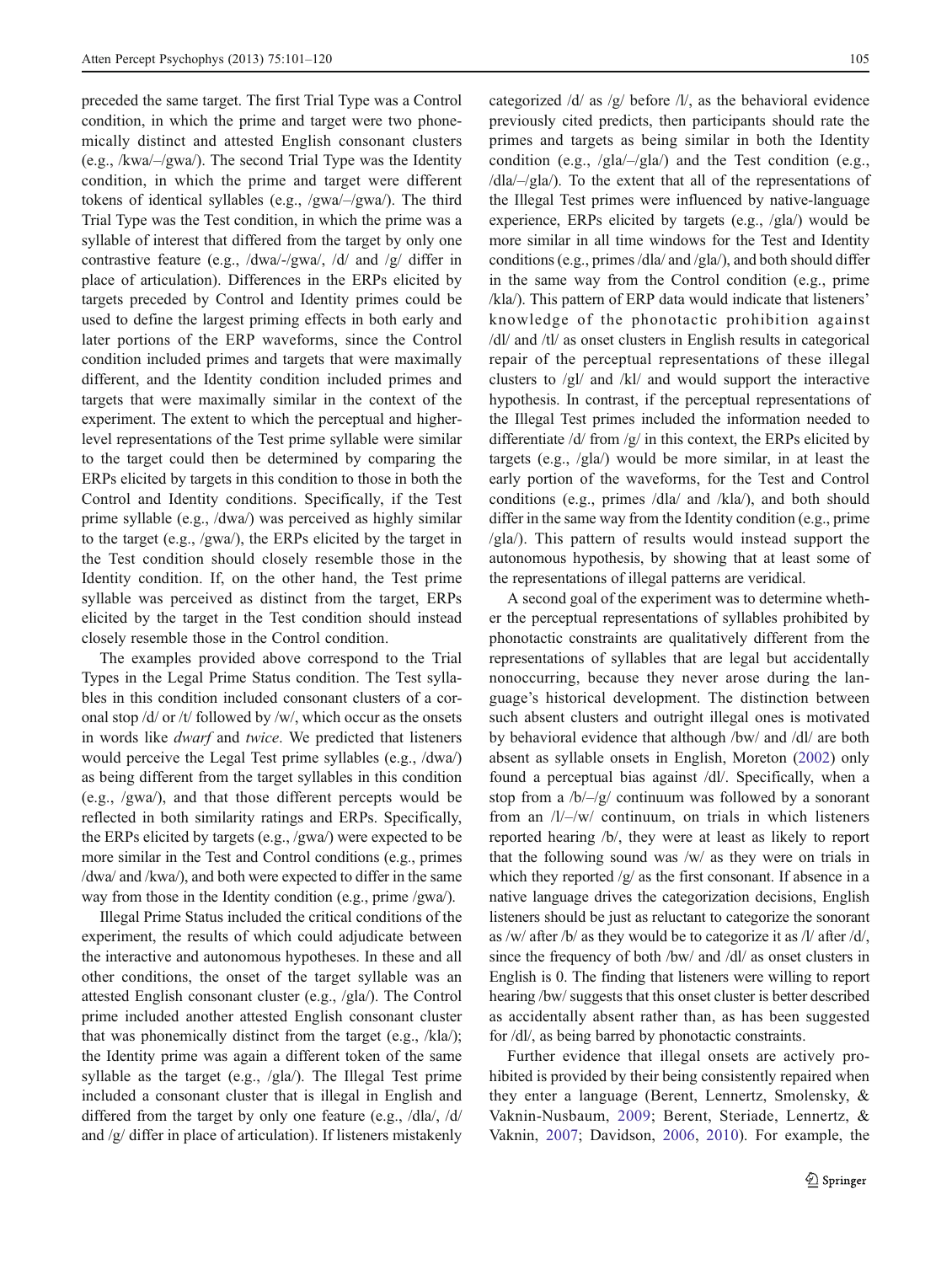initial /tl/ in the name of an indigenous people of the Northwest Coast, *Tlingit*, is repaired to /kl/ by English speakers. Active prohibitions sometimes arise during a language's history and rule out formerly permitted sequences. For example, many English words that are spelled with a silent  $k$  or  $g$  in front of  $n$  are cognates with German words in which both sounds are still pronounced (e.g., English knee, knob, knuckle, knead, knot, knave, gnome cognates of German Knie, Knopf, knöchel, kneten, knoten, Knabe, Gnom). At some point after the ancestral languages of modern English and German separated, English introduced a prohibition against /kn/ and /gn/ onset clusters that German did not. In contrast, onset clusters that are accidentally nonoccurring are not excluded by the rules of a language. For example, the pseudoword blick does not exist in English, but there are no phonotactic constraints that bar it: All of its constituent sequences do occur in existing words (e.g., blimp, click, black). In English, absent onset clusters are exemplified by a bilabial stop /b, p/ followed by /w/, which occur only in loan words. The Oxford English Dictionary lists only Puerto Rican, pueblo, puissant, puissantly, puissance, and puissancy with initial /pw/ clusters, and only *Buen Retiro* and *buisson* with initial /bw/ clusters (see Moreton, [2002,](#page-19-0) for lexical statistics on such clusters in English). English speakers also occasionally repair these absent onsets. For example, some English speakers pronounce the first word in Puerto Rico as /porto/. However, this seems to be an exception; the place name Pueblo with the same onset is reliably pronounced /pwɛblo/, with the /pw/ intact.

From how speakers treat illegal and absent onsets, it is reasonable to expect that there would be differences both in the extent to which listeners would rate syllables including these types of onsets as being similar to targets, and in the patterns of electrophysiological priming effects. To test these predictions, we included a third Prime Status condition. In the Absent Prime Status condition, the targets, Control primes, and Identity primes were again syllables that contained attested English consonant clusters (e.g., /gwa/); the Control primes were phonemically distinct from the targets (e.g., /twa/). Test primes differed from the targets by one contrastive feature and included onset clusters that are absent from English (e.g., /bwa/, /b/ and /g/ differ in place of articulation). Moreton's [\(2002\)](#page-19-0) behavioral data suggest that listeners would perceive the Absent Test prime syllables (e.g., /bwa/) as being different from the target syllables in this condition (e.g., /gwa/), which would be reflected in both similarity ratings and ERPs. Similar to the Legal Prime Status conditions, we predicted that the ERPs elicited by targets (e.g., /gwa/) would be more similar in the Test and Control conditions (e.g., primes /bwa/ and /twa/) and that both should differ in the same way from the Identity condition (e.g., prime /gwa/).

#### Method

#### Participants

Eighteen participants (four female), ranging in age from 20 to 30 years ( $M = 24.5$  years) provided data included in the analysis. All of the participants reported being right-handed, having normal hearing and normal or corrected-to-normal vision, taking no psychoactive medications, and having no neurological disorders. The participants were all monolingual native speakers of American English with no experience with Hebrew, the language from which the stimuli were drawn. Five additional participants contributed data to the experiment; the data from two were discarded due to recording errors, from two because of low-frequency drift caused by skin potentials, and from one because of highfrequency noise in the EEG data. All participants provided written consent and were compensated \$10/h for their participation.

# Stimuli

We manipulated four factors with three, three, two, and two levels, resulting in 36 conditions. Examples of each condition are shown in Table [1](#page-6-0). The first factor was Trial Type, defined by the shared characteristics of the prime and target. The pairs were (1) Control syllables that were phonemically distinct and formed two legal sequences (e.g., /kla/-/gla/), (2) Identity syllables that were different tokens of phonologically identical sequences (e.g., /gla/-/gla/), and (3) Test syllables that differed by a single feature in the first consonant, such that the prime met specific phonotactic conditions (e.g., /dla/–/gla/). The second factor, Prime Status, referred to the linguistic status of the prime syllable in the Test Trial Type. The Prime Status conditions were (1) Legal consonant clusters as the onsets of the test primes (e.g.,  $/dw/$ ), (2) Illegal clusters as the onsets of the Test primes (e.g., /dl/), and (3) onset clusters that are Absent in English for the Test primes (e.g., /bw/). The third factor was the Voicing of the first consonant of the target syllables; this stop consonant was either voiced (e.g., /gw/) or voiceless (e.g., /kw/). The fourth factor (Speaker) was whether the prime and target were produced by the same speaker or by different speakers. These third and fourth factors did not interact with any other factors, and so are not discussed further.

The stimuli consisted of CCV syllables, in which the consonant clusters were those described above and listed in Table [1](#page-6-0), followed by one of the three vowels /a/, /e/, or /i/. Two native speakers of Hebrew, who also speak English, recorded the stimuli in a sound-attenuating room. Each syllable was produced multiple times, with different intonations corresponding to various emotional states (e.g., surprised, happy, sad). As such, at least 30 tokens (3 vowels  $\times$  2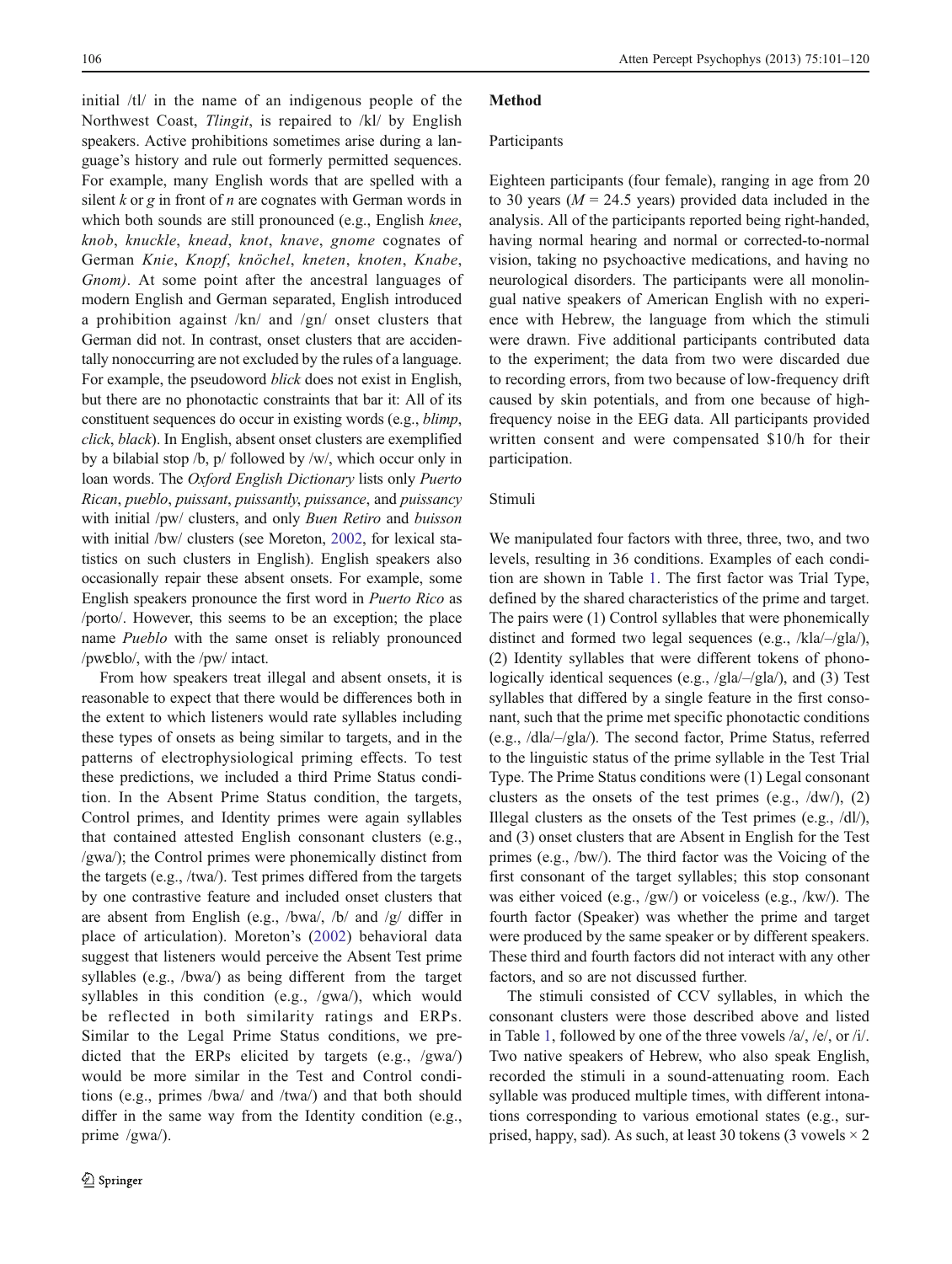|                |          | Legal |        | Illegal |        | Absent |        |
|----------------|----------|-------|--------|---------|--------|--------|--------|
| Trial Type     |          | Prime | Target | Prime   | Target | Prime  | Target |
| Control prime  | Voiced   | kw    | gw     | kl      | gl     | tw     | gw     |
|                | Unvoiced | gw    | kw     | gl      | kl     | gw     | tw     |
| Identity prime | Voiced   | gw    | gw     | gl      | gl     | gw     | gw     |
|                | Unvoiced | kw    | kw     | kl      | kl     | tw     | tw     |
| Test prime     | Voiced   | dw    | gw     | dl      | gl     | bw     | gw     |

Unvoiced tw kw tl kl pw tw

<span id="page-6-0"></span>Table 1 Consonant clusters from nine prime–target conditions, arranged by Trial Type (rows), Prime Status (columns), and Voicing (rows)

Each cluster was followed by /a/, /e/, or /i/, but vowel was held constant within every prime-target pair presented on the same trial

speakers  $\times$  5 intonations) were recorded for each consonant cluster. The stimuli were spoken into a head-mounted microphone and digitized at a sampling rate of 44.1 kHz with 16-bit resolution. The individual syllables were then cut out of the continuous recording using a waveform editor, downsampled to 16 kHz, and equalized in peak intensity. From the initial recordings, five prime–target pairs were selected to exemplify each of the 36 conditions. As is shown in Fig. [1,](#page-7-0) pairs were selected such that there was high similarity within pairs (i.e., same intonation and vowel) and low similarity across the pairs (i.e., different intonations and vowels); furthermore, half of the trials included primes and targets recorded by different speakers. The primes and targets were paired in this manner to clearly define the maximum degrees of phonological similarity and difference possible in the context of the experiment. The final group of selected and edited primes had a mean duration of 297 ms (range = 197–388 ms,  $SD = 44$  ms); the targets had a mean duration of 301 ms (range =  $198-388$  ms,  $SD = 45$  ms).

# Procedure

Participants were seated in a comfortable chair located 150 cm from the computer monitor. Each trial began with the presentation of a fixation cross, which remained on the computer monitor until the response cue appeared. The prime syllable began 500 ms after the onset of the fixation point, and the target stimulus began 1,200 ms after the onset of the prime. Since the primes had durations of 197–388 ms, the resulting silent intervals between primes and targets were 812–1,003 ms. Sounds were presented from two loudspeakers on either side of the monitor at an average intensity of 57 dBA as measured at the location of the participants. The response cue ("How similar?  $1 = \text{most similar}$ ;  $4 = \text{most}$ dissimilar") appeared 500 ms after the offset of the target and remained on the screen until the participant responded or until 5 s had elapsed. Short breaks were offered approximately every 15 min. Participants were encouraged to ask for longer breaks as needed. Each of the five prime–target pairs from the 36 conditions was presented ten times over the course of the experiment, resulting in a total of 1,800 trials. These trials were presented in random order in 15 blocks of 120 trials each. The entire experimental session took 3–3.5 h to complete.

Continuous electroencephalogram (EEG) was sampled at 250 Hz and a bandwidth of 0.01–100 Hz throughout the duration of the experiment from 128-channel HydroCel Geodesic Sensor Nets (Electrical Geodesics Inc., Eugene, OR). Impedance was brought below 50 k $\Omega$  at every electrode at the beginning of the experiment and was maintained below 100 k $\Omega$  for the duration. The continuous EEG was divided into 700-ms epochs, from 100 ms before to 600 ms after the onset of a target. Trials that contained eye blinks, eye movements, or other identifiable artifacts were excluded from the analysis by setting participant-specific amplitude thresholds on the basis of visual inspection of the raw data. Data from the remaining trials were averaged by participants and conditions, re-referenced to the average of the two mastoid electrodes, and corrected to the 100-ms pretarget baseline. Participants included in the analysis contributed data from 83 to 198 ( $M = 176$ ) out of a possible 200 trials in each Trial Type by Prime Status condition.

## Analysis

The similarity ratings for prime–target pairs were the dependent variable in ordinal logistic mixed-effects regression models (Christensen, [2011\)](#page-18-0) in the R statistical programming language (R Development Core Team, [2007](#page-19-0)). Specifically, the intercepts were calculated as the thresholds for multiple binary partitions of the responses, with the fixed effects of Trial Type and Prime Status and the random effects of participants and items.<sup>2</sup> Initial models were used to determine the effects of Trial Type within each Prime Status condition separately. Pair-wise comparisons between Trial Types were then repeated in models that included their possible interactions with Prime Status. Thresholds were

<sup>2</sup> The ordinal package in R does not yet permit inclusion of random effects on the slopes of the fixed effects.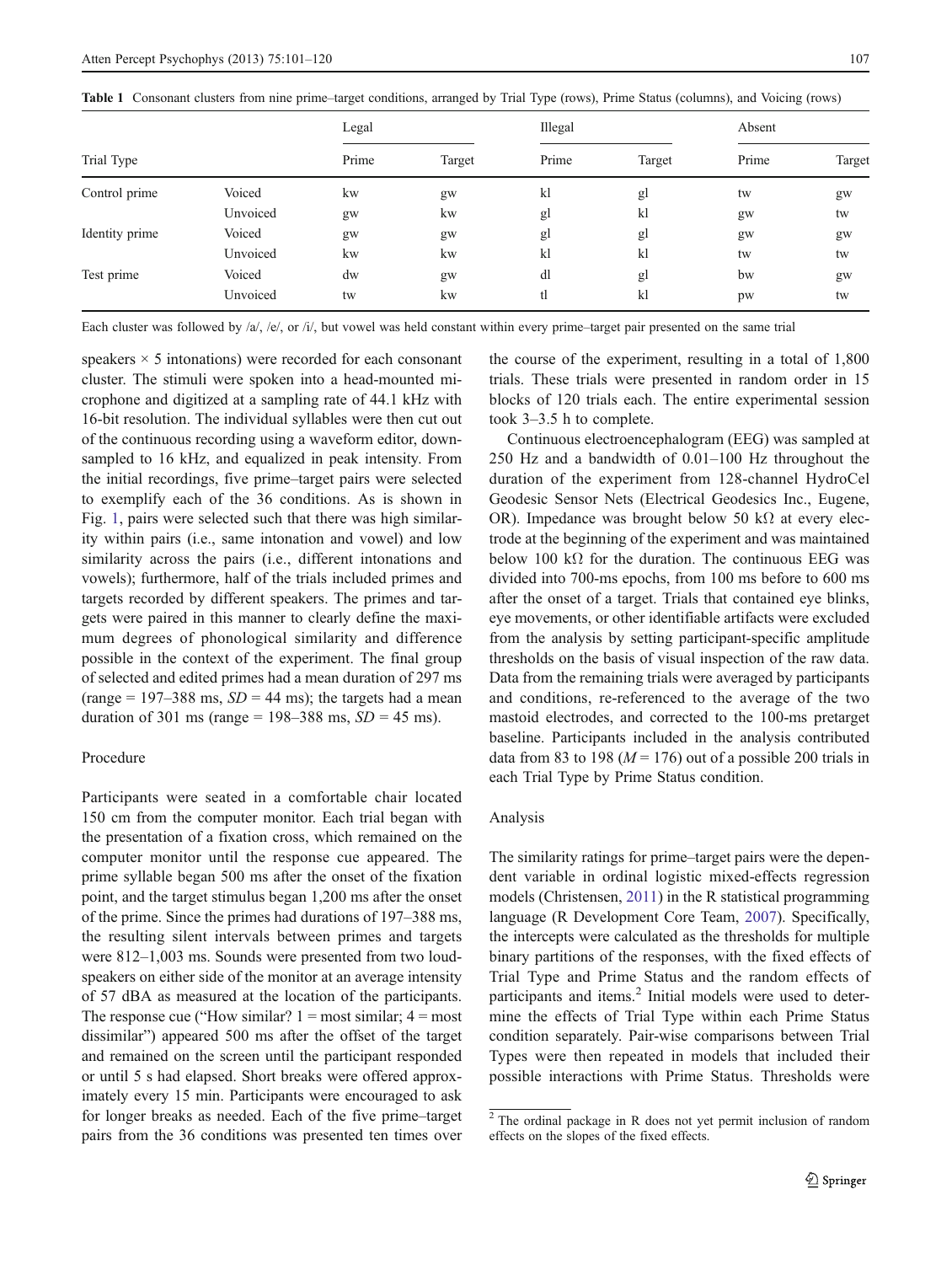<span id="page-7-0"></span>Fig. 1 Spectrograms and pitch contours from two representative Illegal Test prime–target pairs. A comparison of the primes and targets demonstrates the similarity of the syllables within a trial, including those with Test or Control primes. A comparison of the spectrograms and pitch contours in the top and bottom panels demonstrates variability between the pairs presented on separate trials. All syllables shown here were produced by the same speaker



calculated for the three possible partitions of the four response values, which ranged from 1 (i.e., *most similar*) to 4 (i.e., most dissimilar). The threshold estimates reflected the cumulative probabilities of ratings of 1 as compared to 2 or higher, ratings of 1 or 2 as compared to 3 or 4, and ratings of 3 or lower as compared to 4. The thresholds were not required to be equidistant, since participants did not distribute their ratings evenly across the four values.

ERP measurements taken at 72 electrodes across the scalp were first grouped into 12 regions by averaging recordings made at six nearby electrodes. The regions were focused over anterior, anterior/central, posterior/central, and posterior regions of the left and right hemispheres, as well as medial areas. The approximate locations of the electrodes included in each region are shown in Fig. [2.](#page-8-0) Mean amplitude measurements were taken in four time intervals: 50–80 ms (P1), 90– 140 ms (N1), 200–350 ms, and 350–600 ms after target onset. The measurements taken in each time interval were entered into a 3 (Trial Type)  $\times$  3 (Prime Status)  $\times$  4 (Anterior–Posterior electrode position)  $\times$  3 (Laterality of electrode position) repeated measures ANOVA to determine the distribution of any main effects. Greenhouse–Geisser adjustments were applied to all  $p$  values. All significant  $(p < .05)$  interactions of Trial Type and electrode position factors were followed up by additional ANOVAs at subsets of electrodes. Trial Type was examined separately for each level of Prime Status, to test the specific hypotheses concerning whether data from the Test and Control Trial Types or the Test and Identity Trial Types would pattern together. Main effects of Trial Type were followed up with planned comparisons including only two levels of this factor.

# Results

# Similarity ratings

Histograms of the similarity ratings are shown in Fig. [3.](#page-8-0) Ratings of 4 (i.e., most dissimilar) predominated for all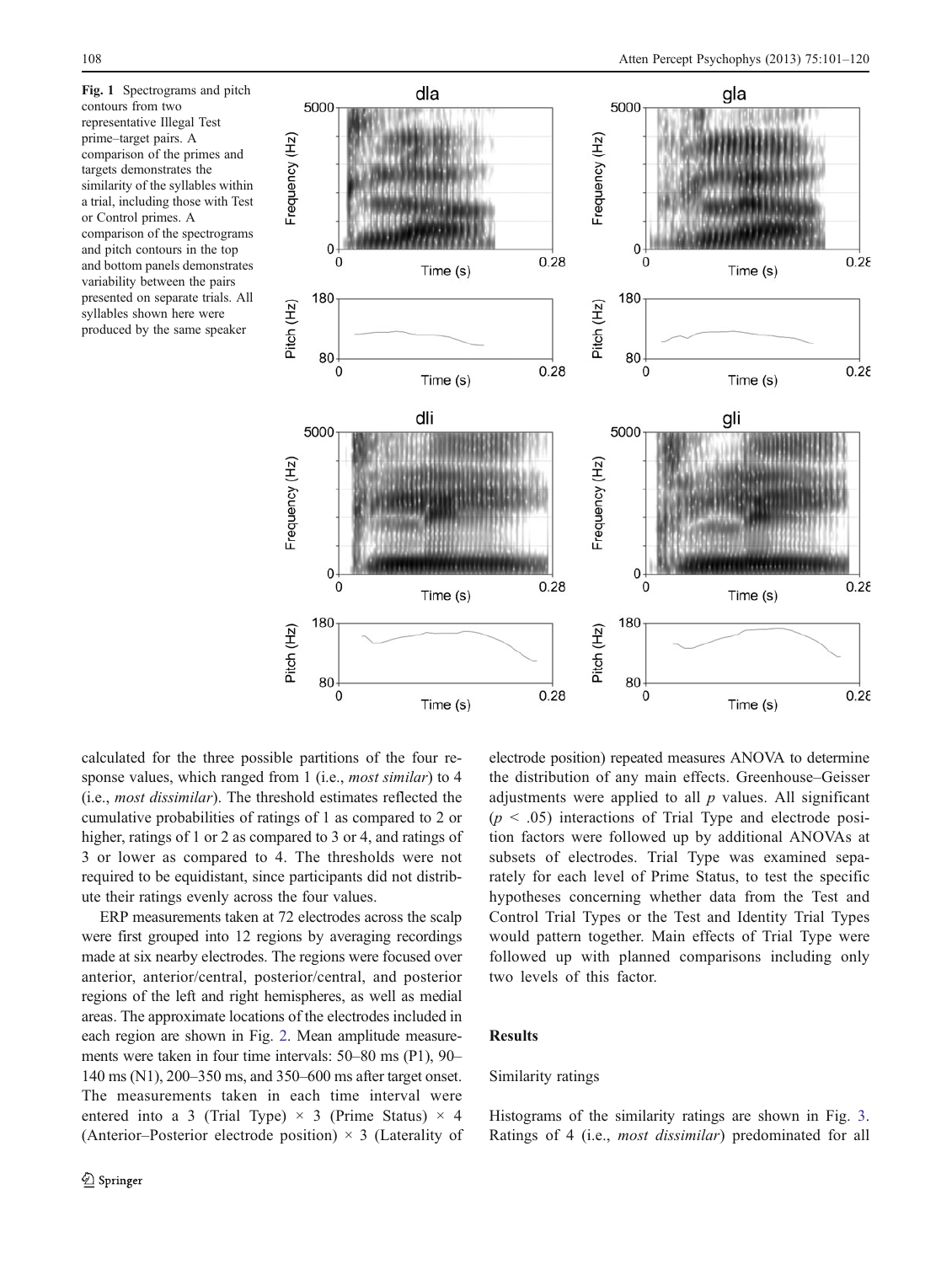<span id="page-8-0"></span>

Fig. 2 Approximate locations of the 72 electrodes that contributed data to the event-related potential analyses. Measurements from six nearby electrodes were averaged together. Electrode position was included as two factors in omnibus ANOVAs: Anterior–Posterior (anterior, anterior/central, posterior/central, and posterior) and Laterality (left, medial, right)

Control Trial Types, regardless of Prime Status (top row), while ratings of 1 (i.e., *most similar*) predominated for all Identity trials, regardless of Prime Status (middle row).

Ratings of 4 also predominated for Test Trial Types (bottom row) when the Prime Status was either Legal (left column) or Absent (right column). In contrast, for Test Trials with an Illegal prime (center column), the majority of ratings were 1s and 2s. These distributions indicated that on Test trials, participants consistently reported that Legal primes differed from targets (e.g., /dw/–/gw/) and that Absent primes differed from targets (e.g., /bw/–/gw/), but they did not report that Illegal primes differed from targets (e.g.,  $/dl$ –/gl/). This result was predicted from previous demonstrations of English listeners' inability to distinguish /d/ from /g/ and /t/ from /k/ before /l/ (Hallé & Best, [2007;](#page-18-0) Hallé et al., [2003;](#page-18-0) Moreton, [2002\)](#page-19-0).

In the Legal Prime Status condition, the parameter estimates (logs of the odds ratios, or logits) indicated that participants gave more of the higher ratings (i.e., more dissimilar) in the Control than in the Identity Trial Type condition,  $\beta = 5.50$ ,  $z = 64.99$ ,  $p < .001$ , and also in the Test than in the Identity condition,  $\beta = 4.51$ ,  $z = 62.47$ ,  $p < .001$ . There were also fewer of the highest ratings in the Test than in the Control condition,  $\beta = -1.12$ ,  $z = -15.13$ ,  $p < .001$ . In the Illegal Prime Status condition, participants also gave more of the higher ratings (i.e., *more dissimilar*) in the Control than in the Identity condition,  $\beta = 3.32$ ,  $z = 59.34$ ,  $p < .001$ , and in the Test than in the Identity condition,  $\beta =$ 0.64,  $z = 13.74$ ,  $p < .001$ . However, unlike in the Legal Prime Status condition, the difference in the pattern of



Fig. 3 Similarity ratings pooled across Participants, Voicing, and Items, and shown separately by Trial Type and Prime Status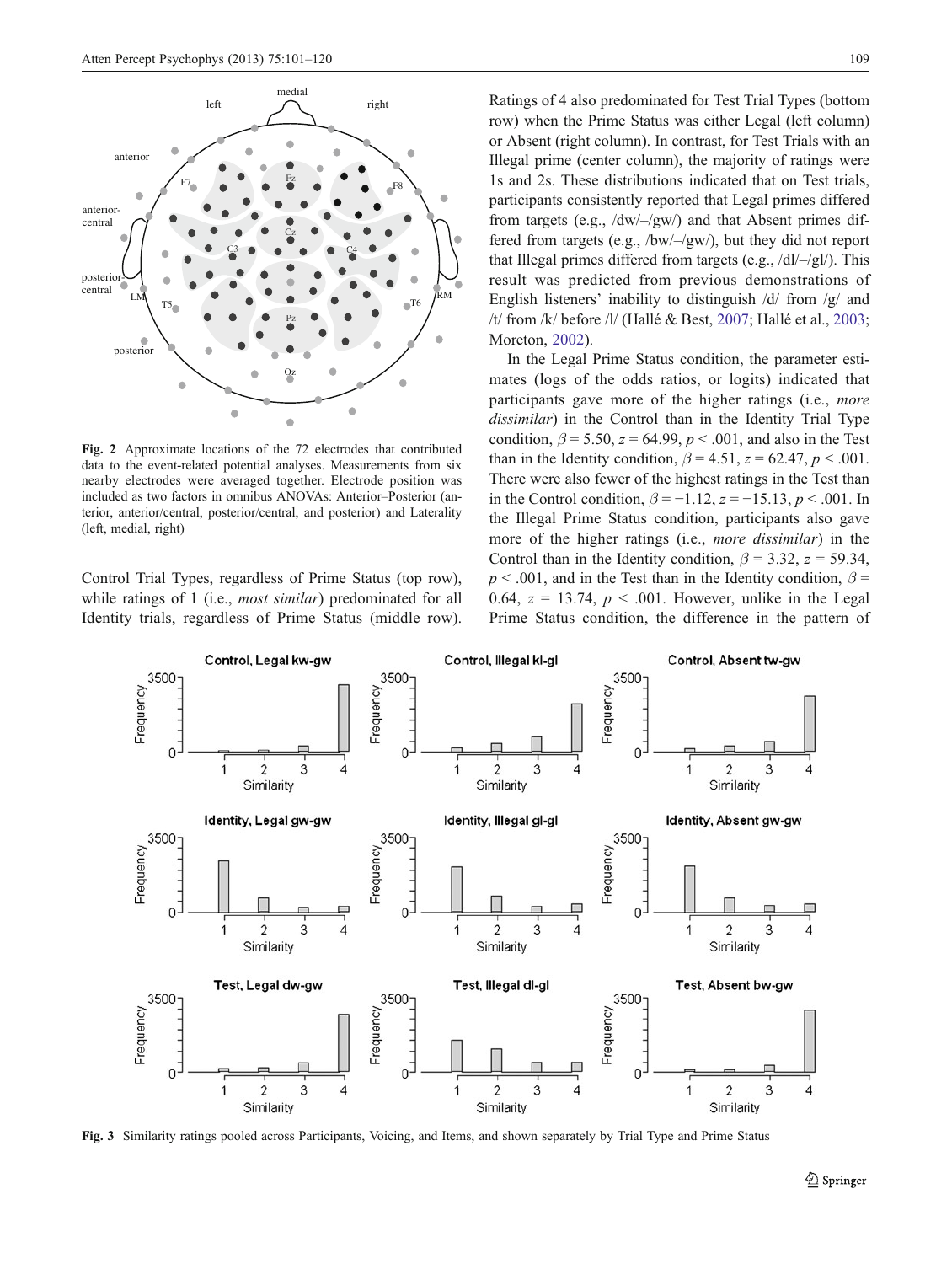responses was much smaller for the Test and Identity conditions: A logit of 0.64 corresponds to an odds ratio of just 1.89, which is more than an order of magnitude smaller than the odds ratio of 27.66 that corresponds to a logit of 3.32. Furthermore, the number of higher ratings was much smaller for Test than for Control Trial Types,  $\beta = -2.83$ ,  $z = -50.68$ ,  $p < .001$ . As was true in the other Prime Status conditions, in the Absent condition participants gave more of the higher ratings (i.e., more dissimilar) in the Control than in the Identity Trial Type condition,  $\beta = 3.73$ ,  $z = 59.38$ ,  $p < .001$ , and in the Test than in the Identity condition,  $\beta = 4.26$ ,  $z = 62.27$ ,  $p < .001$ . There were also more of the highest ratings in the Test than in the Control condition,  $\beta = 0.61$ ,  $z = 9.49$ ,  $p < .001$ , but this difference was again small.

To test the prediction that participants would rate primes and targets as more similar in the Identity Trial Type conditions and as more dissimilar in the Control Trial Type conditions across Prime Status, this pairwise comparison between Trial Types was repeated in a model that included interactions with Prime Status. As is shown in Table 2, we found a large effect of Trial Type across Prime Status conditions,  $\beta = 5.18$ ,  $z = 73.67$ ,  $p < .001$ . However, there were also significant interactions, indicating that the difference in the numbers of higher ratings for Control and Identity Trial Types (Fig. [3,](#page-8-0) top and middle rows) was smaller in the Illegal than in the Legal Prime Status condition,

Table 2 Estimates of fixed effects and thresholds for a mixed effects ordinal logistic regression model of similarity ratings comparing Control and Identity Trial Types in a model that includes interactions between Trial Type and Prime Status

| Estimate | SE   | $\mathcal{Z}_{\mathcal{Z}}$ | $\boldsymbol{p}$ |
|----------|------|-----------------------------|------------------|
|          |      |                             |                  |
|          |      |                             |                  |
| 5.18     | 0.07 | 73.67                       | < 0.01           |
| 0.44     | 0.05 | 8.78                        | < 0.01           |
| 0.39     | 0.05 | 7.56                        | < 0.001          |
| $-2.00$  | 0.08 | $-24.61$                    | < 0.01           |
| $-1.46$  | 0.08 | $-17.54$                    | < 0.01           |
|          |      |                             |                  |
|          |      |                             |                  |
| 0.83     | 0.22 | 3.85                        |                  |
| 1.94     | 0.22 | 8.95                        |                  |
| 2.91     | 0.22 | 13.38                       |                  |
|          |      |                             |                  |

 $SE =$  standard error. The thresholds show the logs of the cumulative odds ratios (logits) for lower ratings as compared to higher ones for three binary splits: 1 vs. 2 or more, 1 and 2 vs. 3 and 4, and 3 or less vs. 4. The predicted probabilities are entirely analogous to intercepts in binomial logistic regression

 $\beta = -2.00$ ,  $z = -24.63$ ,  $p < .001$ , and in the Absent than in the Legal condition,  $\beta = -1.46$ ,  $z = -17.54$ ,  $p < .001$ .

The patterns of similarity ratings for Test and Identity Trial Types were expected to differ across Prime Satus. As is shown in Table 3, participants gave more of the higher ratings (i.e., more dissimilar) on Test than on Identity Trial Types across Prime Status conditions,  $\beta = 4.20$ ,  $z = 71.08$ ,  $p < .001$ . There was no difference in the patterns of responses for these two Trial Types in the Absent and Legal Prime Status conditions  $(p > .75)$ . However, when comparing the ratings for Test and Identity Trial Types for the Illegal relative to the Legal Prime Status condition, the significant interaction,  $\beta = -3.59$ ,  $z = -48.43$ ,  $p < .001$ , reflected far fewer of the higher ratings (i.e., more dissimilar) on the Illegal Test Trials.

The patterns of similarity ratings for Test and Control Trial Types were also expected to differ across Prime Status. Participants gave more of the higher ratings (i.e., more dissimilar) on both of these Trial Types in the Legal and Absent Prime Status conditions. However, as is shown in Table [4,](#page-10-0) the difference in the numbers of higher ratings for Test and Control Trial Types was larger in the Absent than in the Legal Prime Status condition,  $\beta = 1.57$ ,  $z = 16.95$ ,  $p < .001$ . Only on the Illegal Test trials did this pattern reverse, such that participants gave far fewer of the higher ratings (i.e., more dissimilar) on Test than on Control Trial Types for the Illegal as compared to the Legal Prime Status conditions,  $\beta = -1.92$ ,  $z = -22.41$ ,  $p < .001$ .

Table 3 Estimates of fixed effects and thresholds for a mixed effects ordinal logistic regression model of similarity ratings comparing Identity and Test Trial Types in a model that includes interactions between Trial Type and Prime Status

|                                                       | Estimate | SE   | $\mathcal{Z}_{\mathcal{Z}}$ | p      |
|-------------------------------------------------------|----------|------|-----------------------------|--------|
| <b>Fixed Effects Estimates</b>                        |          |      |                             |        |
| Parameter:                                            |          |      |                             |        |
| Test vs. Identity Trial Type                          | 4.20     | 0.06 | 71.08                       | < 0.01 |
| Illegal vs. Legal Prime Status                        | 0.44     | 0.05 | 8.76                        | < 0.01 |
| Absent vs. Legal Prime<br>Status                      | 0.38     | 0.05 | 7.62                        | < 0.01 |
| Trial Type $\times$ Illegal vs. Legal<br>Prime Status | $-3.59$  | 0.07 | $-48.43$                    | < 0.01 |
| Trial Type $\times$ Absent vs. Legal<br>Prime Status  | $-0.02$  | 0.08 | $-0.28$                     | .78    |
| Threshold Estimates                                   |          |      |                             |        |
| Threshold:                                            |          |      |                             |        |
| $1 \text{ vs. } 2 - 4$                                | 0.80     | 0.21 | 3.82                        |        |
| $1, 2$ vs. $3,4$                                      | 1.97     | 0.21 | 9.38                        |        |
| $1 - 3$ vs. 4                                         | 2.85     | 0.21 | 13.54                       |        |

 $SE$  = standard error. The thresholds show the logits for lower ratings as compared to higher ones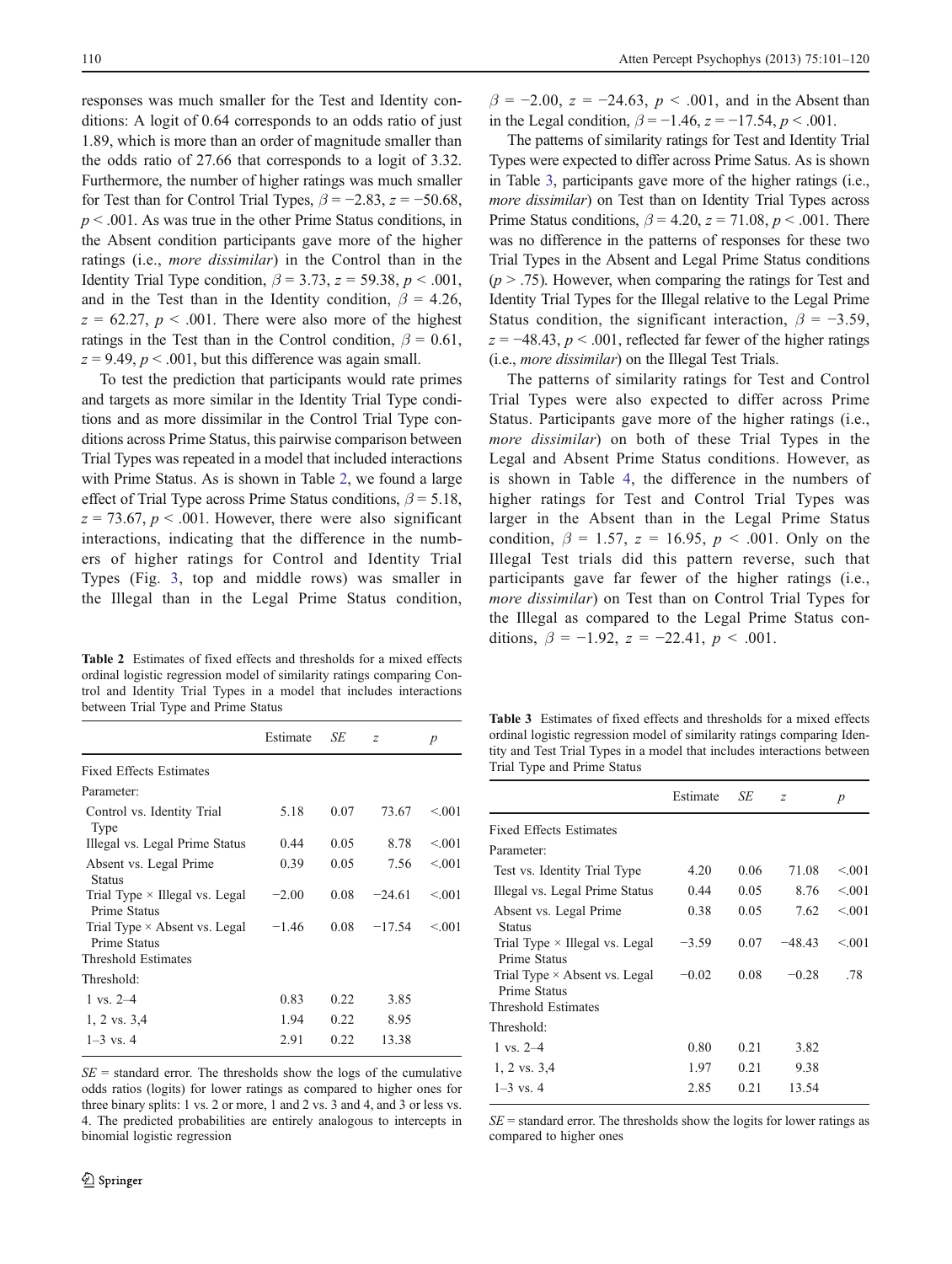<span id="page-10-0"></span>Table 4 Estimates of fixed effects and thresholds for a mixed effects ordinal logistic regression model of similarity ratings comparing Control and Test Trial Types in a model that includes interactions between Trial Type and Prime Status

|                                                       | Estimate | SE   | $\mathcal{Z}_{\mathcal{Z}}$ | $\boldsymbol{p}$ |
|-------------------------------------------------------|----------|------|-----------------------------|------------------|
| <b>Fixed Effects Estimates</b>                        |          |      |                             |                  |
| Parameter:                                            |          |      |                             |                  |
| Test vs. Control Trial Type                           | $-0.99$  | 0.07 | $-14.43$                    | < 0.01           |
| Illegal vs. Legal Prime Status                        | $-1.70$  | 0.07 | $-25.81$                    | < 0.01           |
| Absent vs. Legal Prime<br>Status                      | $-1.19$  | 0.07 | $-17.56$                    | < 0.01           |
| Trial Type $\times$ Illegal vs. Legal<br>Prime Status | $-1.92$  | 0.09 | $-22.41$                    | < 0.01           |
| Trial Type $\times$ Absent vs. Legal<br>Prime Status  | 1.57     | 0.09 | 16.95                       | < 0.01           |
| Threshold Estimates                                   |          |      |                             |                  |
| Threshold:                                            |          |      |                             |                  |
| $1 \text{ vs. } 2 - 4$                                | $-4.89$  | 0.29 | $-16.94$                    |                  |
| 1, 2 vs. 3,4                                          | $-3.62$  | 0.29 | $-12.61$                    |                  |
| $1 - 3$ vs. 4                                         | $-2.47$  | 0.29 | $-8.64$                     |                  |

 $SE =$  standard error. The thresholds show the logits for lower ratings as compared to higher ones

#### ERPs time-locked to targets

Figure 4 shows the grand average ERPs elicited by target syllables for all Trial Types in the Legal Prime Status condition; Fig. [5](#page-11-0) shows the waveforms in the Illegal Prime Status

Fig. 4 Event-related potentials Legal Prime Status elicited by target syllables preceded by Control primes (dashed lines), Identity primes (solid lines), and Test primes (dotted lines) in the Legal Prime Status condition. Negative is plotted up. Shading indicates the time range and scalp regions at which statistically significant differences between at least two conditions were observed. The electrode map indicates the approximate locations where the data in the figure were recorded

condition, and Fig. [6](#page-11-0) in the Absent Prime Status condition. Target sounds elicited a typical positive–negative–positive series of peaks that were largest over anterior and medial regions. Targets elicited a first positive deflection (P1) that peaked at 70 ms post-stimulus-onset and a first negative deflection (N1) that peaked at 103 ms. There was no evidence of effects of Trial Type or Prime Status on the amplitude or latency of the P1 or N1 across the scalp ( $ps > .50$ ).

Mean amplitude 200–350 ms Between 200 and 350 ms after onset, all targets elicited a positivity that varied in amplitude by condition. Greater amounts of priming, reflecting similarity between the representations of the primes and targets, were evident as a reduction in the amplitude of this positive deflection. The omnibus ANOVA revealed significant interactions between Trial Type, Anterior–Posterior electrode position, and Laterality of the electrode position,  $F(12, 204) = 2.98$ ,  $p <$ .05, and between Trial Type, Prime Status, and Laterality, F(8,  $136$  = 3.62,  $p < .001$ . The differences in mean amplitudes in this time window were largest over the right hemisphere; we followed up the omnibus ANOVA with a  $3 \times 3 \times 4$  ANOVA with the factors Trial Type, Prime Status, and Anterior–Posterior electrode position on mean amplitudes measured at the rightlateralized electrodes only. This analysis revealed an interaction of Trial Type and Anterior–Posterior electrode position, F(6,  $102$ ) = 18.49,  $p < .001$ , driven by larger differences for the three Trial Types over right anterior, anterior/central, and posterior/ central regions. The interactions between the Trial Type and

Control Trial Type (/kwa/, /gwa/) Identity Trial Type (/gwa/, /gwa/) Test Trial Type (/dwa/, /gwa/) - 1.0 µV 200 ms 500 ms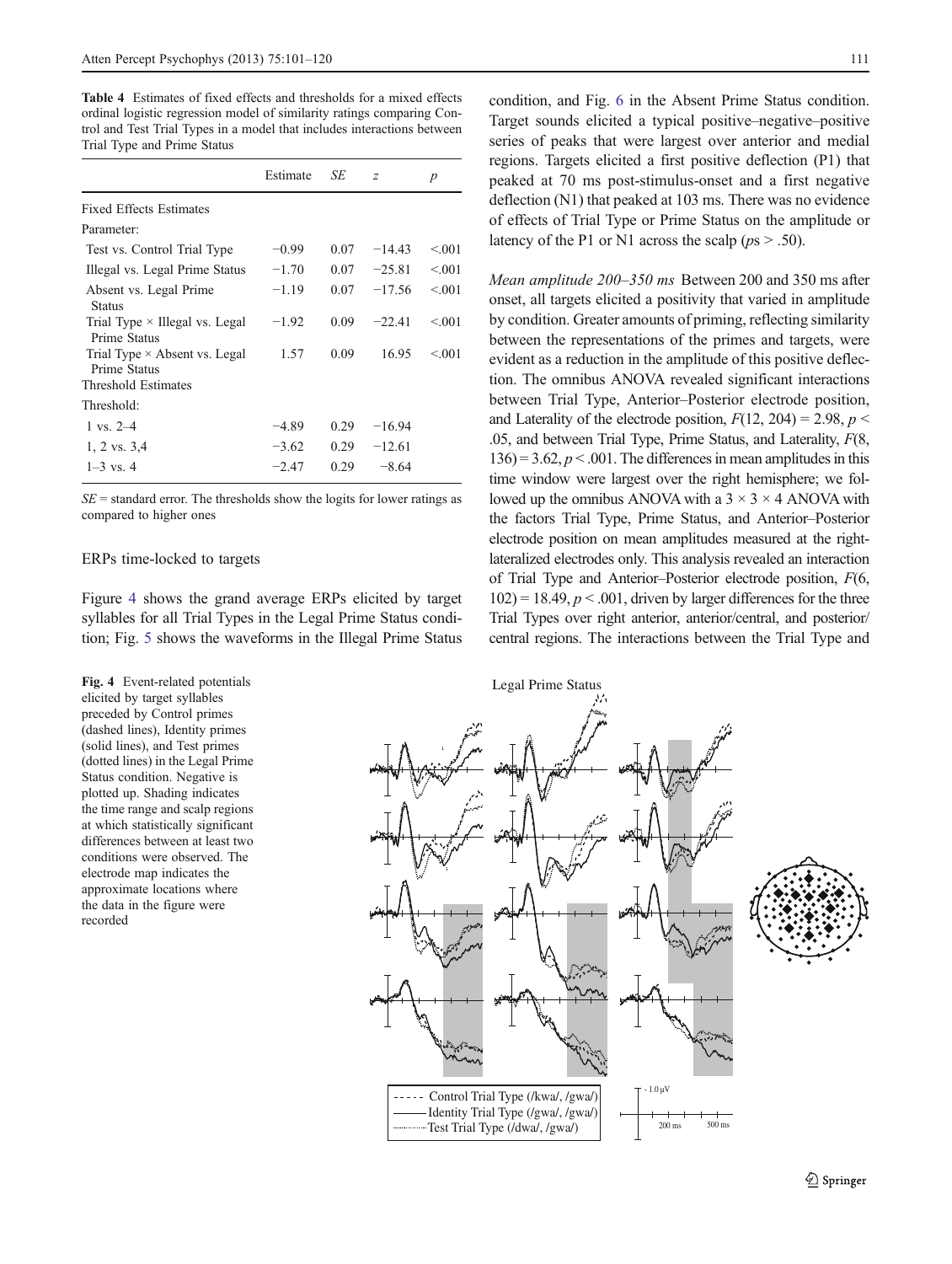elicited by target syllables preceded by Control primes (dashed lines), Identity primes (solid lines), and Test primes (dotted lines) in the Illegal Prime Status condition. Negative is plotted up. Shading indicates the time range and scalp regions at which statistically significant differences between at least two conditions were observed

<span id="page-11-0"></span>

electrode position factors on measurements taken across the entire scalp motivated further analysis of the mean amplitudes 200–350 ms after target onset measured at all but the most posterior regions over the right hemisphere, using one-way ANOVAs with the factor Trial

elicited by target syllables preceded by Control primes (dashed lines), Identity primes (solid lines), and Test primes (dotted lines) in the Absent Prime Status condition. Negative is plotted up. Shading indicates the time range and scalp regions at which statistically significant differences between at least two conditions were observed

Type for each Prime Status condition separately. The mean amplitudes measured at these electrodes (Fig. [7](#page-12-0)) revealed more priming—a less positive waveform—for Identity primes than for Test primes for the Legal, Illegal, and Absent Prime Status conditions.

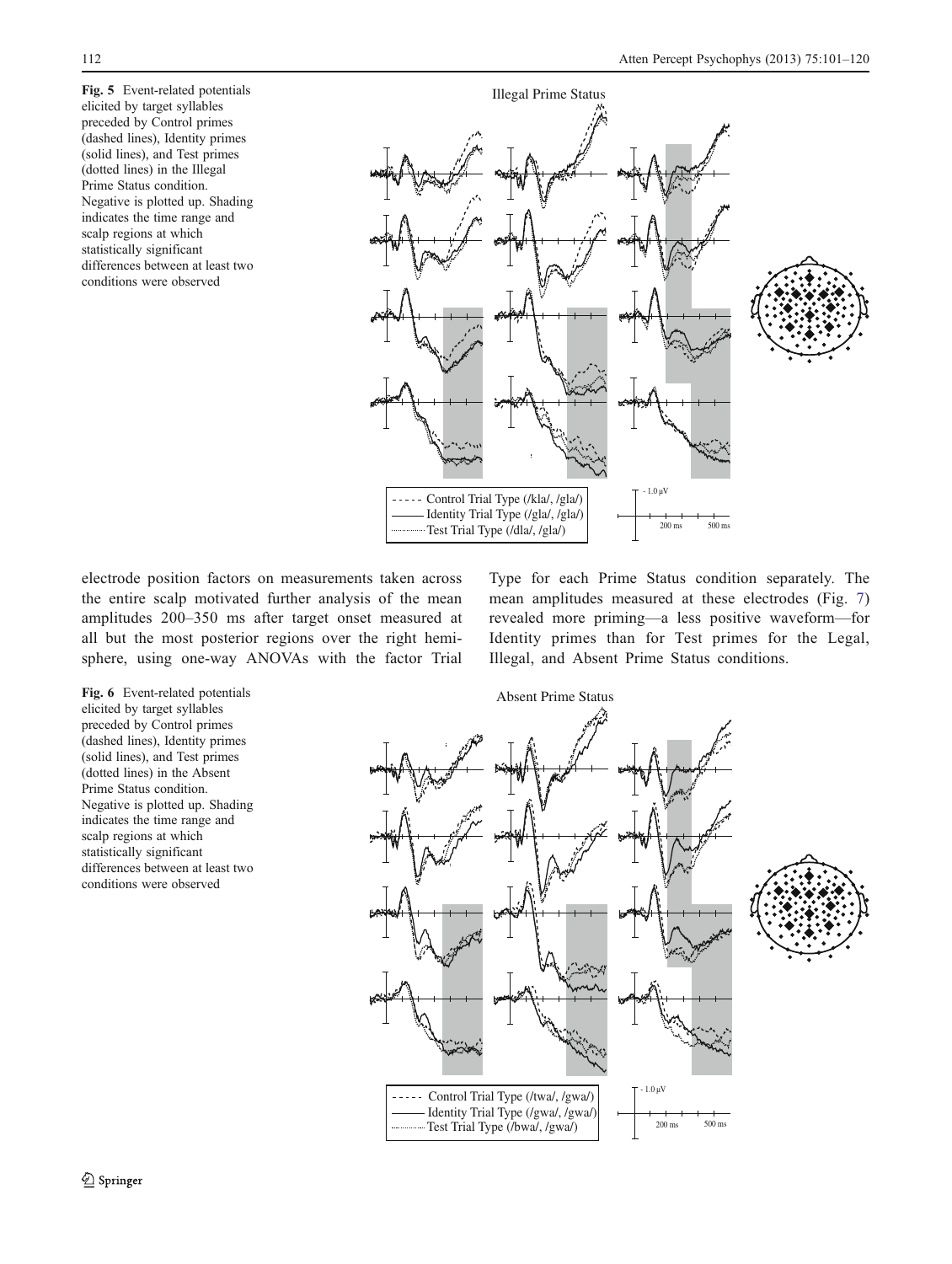<span id="page-12-0"></span>![](_page_12_Figure_1.jpeg)

Fig. 7 Average amplitudes between 200 and 350 ms after target onset, measured over right anterior, anterior/central, and posterior/central regions. Error bars show standard errors

For the Legal Prime Status condition, a one-way ANOVA on mean amplitudes measured 200–350 ms after target onset at the right anterior, anterior/central, and posterior/central subsets of electrodes revealed a main effect of Trial Type (Control, Identity, Test),  $F(2, 34) = 4.08$ ,  $p < .05$ . Paired t tests showed that the ERPs elicited by targets that followed Control primes and Identity primes did not differ,  $t(17) =$ 1.28,  $p = 0.22$ . Likewise, there was no difference for the Control and Test Trial Types,  $t(17) = 1.66$ ,  $p = .12$ . However, relative to the ERPs for targets following Test primes, the positivity at 200–350 ms was reduced in amplitude for targets following Identity primes,  $t(17) = 2.95$ ,  $p < .001$ .

For the Illegal Prime Status condition, a one-way ANOVA on mean amplitudes measured 200–350 ms after target onset at the right anterior, anterior/central, and posterior/central subsets of electrodes revealed a main effect of Trial Type (Control, Identity, Test),  $F(2, 34) = 5.70, p < .01$ . Paired  $t$  tests showed that the positivity elicited by targets that followed Identity primes was reduced in amplitude as compared to that for targets that followed Control primes, t  $(17) = 3.04$ ,  $p < .01$ . Similar to what was found for the Legal Prime Status conditions, in the Illegal Prime Status conditions there was no difference in the response to targets that followed Control and Test primes,  $t(17) = 1.48$ ,  $p = .16$ . Again consistent with the Legal Prime Status conditions, in the Illegal Prime Status conditions, the positivity elicited by targets that followed Identity primes was marginally reduced in amplitude relative to that for targets that followed Test primes,  $t(17) = 2.03$ ,  $p = 0.06$ .

For the Absent Prime Status conditions, a one-way ANOVA on mean amplitudes measured 200–350 ms after target onset at the right anterior, anterior/central, and posterior/central subsets of electrodes revealed a main effect of Trial Type (Control, Identity, Test),  $F(2, 34) = 12.70, p < .001$ . Paired  $t$  tests showed that the positivity elicited by targets that followed Identity primes was reduced in amplitude as compared to that for targets that followed Control primes,  $t(17) =$  4.74,  $p \leq 0.001$ . As was true for the other Prime Status conditions, there was no difference in the response to targets that followed Control and Test primes in this time window, t  $(17) = 1.28$ ,  $p = .22$ . Also consistent with the other Prime Status conditions, the positivity elicited by targets that followed Identity primes was reduced in amplitude relative to that for targets that followed Test primes in the Absent Prime Status conditions,  $t(17) = 3.52$ ,  $p < .005$ .

To determine whether any differences appeared in the patterns of Trial Type effects across the three Prime Status conditions, mean amplitudes 200–350 ms after the onset of targets measured at right anterior, anterior/central, and posterior/central electrodes were also entered into a Trial Type (Control, Identity, Test) by Prime Status (Legal, Illegal, Absent) ANOVA. The lack of interaction between these two factors when all three Trial Types were included ( $p = .09$ ), as well as when each of the possible combinations of two Trial Types was included ( $ps > .09$ ), supports the conclusion that the patterns of priming (i.e., Identity  $\leq$  Control = Test) did not differ for the measurements taken in this time window.

Mean amplitude 350–600 ms Between 350 and 600 ms after onset, all targets elicited a posterior positivity that was larger in amplitude for conditions in which participants reported the primes and targets to be highly similar. The omnibus ANOVA revealed a significant interaction between Trial Type, Prime Status, Anterior–Posterior electrode position, and Laterality of the electrode position,  $F(24, 408) = 2.49$ ,  $p \leq 0.05$ . The differences between conditions were largest over posterior and posterior/central regions. For measurements taken at these posterior and posterior/central electrodes, there were no interactions between Trial Type or Prime Status and Laterality of electrode position ( $ps > .3$ ). The interactions on measurements taken across the entire scalp motivated further analysis of mean amplitudes 350–600 ms after target onset measured at the posterior and posterior/ central electrodes, using one-way ANOVAs with the

![](_page_12_Figure_10.jpeg)

Fig. 8 Average amplitudes between 350 and 600 ms after target onset, measured over posterior and posterior/central regions. Error bars show standard errors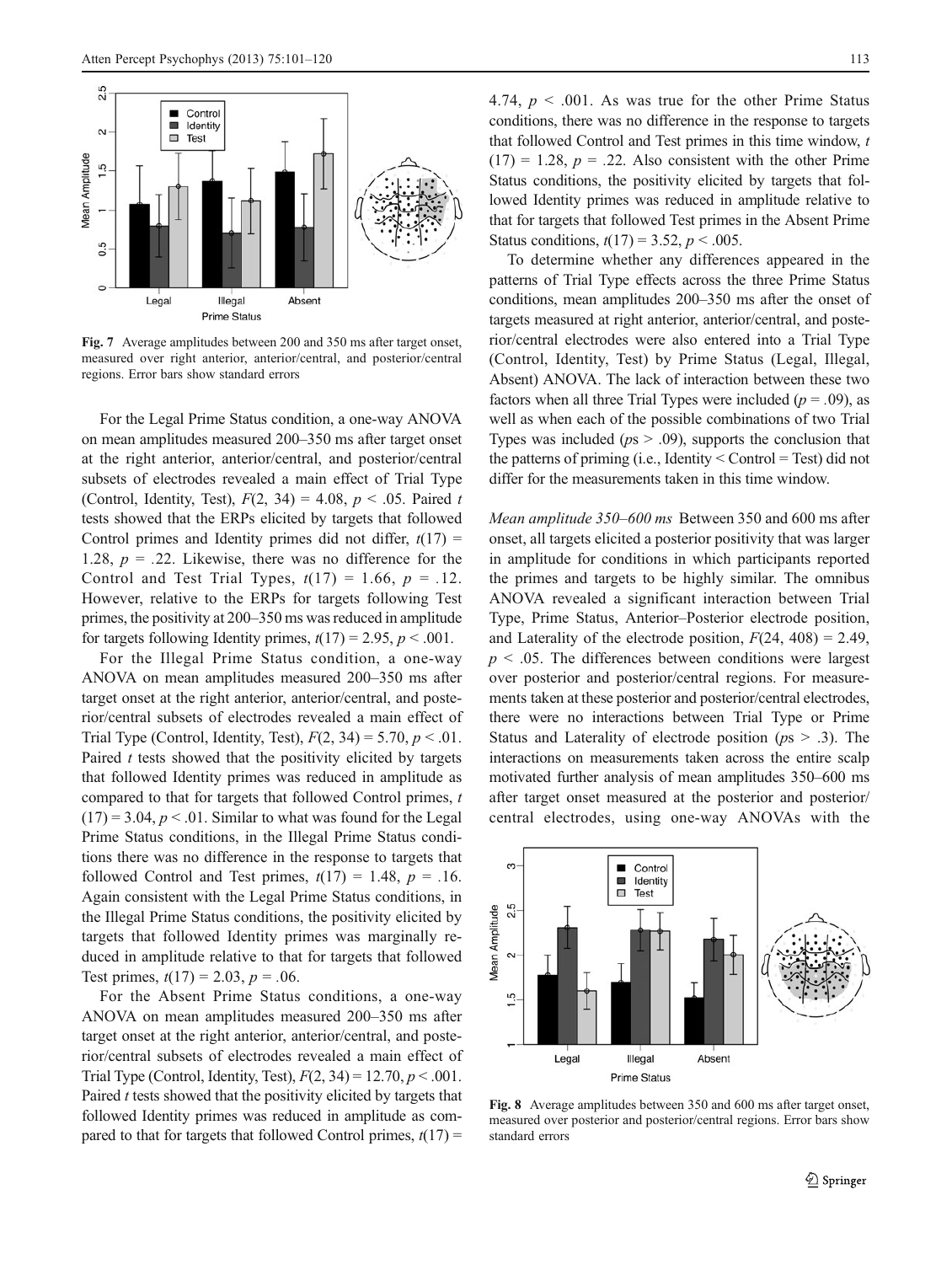factor Trial Type for each Prime Status condition separately. The mean amplitudes measured at these electrodes are shown in (Fig. [8](#page-12-0)).

For the Legal Prime Status conditions, a one-way ANOVA on mean amplitudes measured 350–600 ms after target onset at the posterior and posterior/central subsets of electrodes revealed a main effect of Trial Type (Control, Identity, Test),  $F(2, 34) = 10.93$ ,  $p < .005$ . Paired t tests showed that ERPs elicited by targets that followed Identity primes elicited a larger positivity than did those that followed Control primes,  $t(17) = 3.12$ ,  $p < .01$ . There was no difference for the Control and Test Trial Types,  $t(17) =$ 1.19,  $p = 0.25$ . Furthermore, ERPs 350–600 ms after target onset were also more positive for the Identity Trial Type than for the Test Trial Type,  $t(17) = 4.60$ ,  $p < .001$ . These results mirror the behavioral data, in that listeners rated primes and targets as being more similar in the Identity Trial Type condition than in both the Control and Test conditions, and the differences in ratings between the Control and Test conditions were small.

For the Illegal Prime Status conditions, a one-way ANOVA on mean amplitudes measured 350–600 ms after target onset at the posterior and posterior/central subsets of electrodes revealed a main effect of Trial Type (Control, Identity, Test),  $F(2, 34) = 8.85$ ,  $p < .005$ . Paired t tests showed that, similar to what was found for the Legal Prime Status conditions, in the Illegal Prime Status conditions targets that followed Identity primes elicited a larger positivity than did those that followed Control primes,  $t(17) = 3.20$ ,  $p \leq 0.01$ . Strikingly, in the Illegal Prime Status condition, targets that followed Test primes also elicited a larger positivity than did targets that followed Control primes,  $t(17) = 3.49$ ,  $p < .005$ , and amplitudes did not differ in the Identity and Test Trial Types in this time window,  $t(17) = 0.10$ ,  $p = .92$ . The finding that in the Illegal Prime Status condition targets that followed both Identity and Test primes elicited a larger positivity than did targets that followed Control primes also mirrors the pattern of the behavioral results: Primes and targets were rated as more similar to each other in the Identity and Test Trial Type conditions than in the Control Trial Type condition when the Test primes were Illegal.

For the Absent Prime Status conditions, a one-way ANOVA on mean amplitudes measured 350–600 ms after target onset at the posterior and posterior/central subsets of electrodes revealed a marginally significant effect of Trial Type (Control, Identity, Test),  $F(2, 34) = 3.30, p = .06$ . Paired *t* tests showed that, as was true in the Legal Prime Status condition, in the Absent Prime Status condition, targets that followed Identity primes elicited a larger positivity than did targets that followed Control primes,  $t(17) =$ 3.02,  $p < 0.01$ . However, there was some indication that targets that followed Test primes may have also elicited a

larger positivity than did targets that followed Control primes,  $t(17) = 1.93$ ,  $p = 0.07$ , and the responses to targets that followed Identity primes and Test primes did not differ in this time window,  $t(17) = 0.54$ ,  $p = .60$ .

To determine whether there were any differences in the patterns of Trial Type effects across the three Prime Status conditions, mean amplitudes 350–600 ms after the onsets of targets measured at posterior and posterior/central electrodes were also entered into a Trial Type (Control, Identity, Test) by Prime Status (Legal, Illegal, Absent) ANOVA. We found a marginally significant interaction between these two factors when all three Trial Types were included,  $F(4, 68) =$ 2.84,  $p = 0.054$ . When only Identity and Control Trial Types were included in this analysis, there was no interaction with Prime Status,  $F(2, 34) = 0.12$ ,  $p = .88$ , indicating that the larger positivity in response to targets that followed Identity as compared to Control primes held across the three levels of Prime Status. However, when only Identity and Test Trial Types were included in this analysis, there was a marginal interaction with Prime Status,  $F(2, 34) = 3.56$ ,  $p = .058$ . These results support the conclusion that targets that followed primes that were reported to be similar (i.e., Identity primes in all Prime Status conditions, and Test primes in the Illegal Prime Status condition) elicited a larger posterior positivity 350–600 ms after onset than did the same targets that followed primes considered to be dissimilar.

# Discussion

The present experiment was designed to determine the extent to which at least some representations of nonnative speech sequences are immune to the application of listeners' knowledge of native-language phonotactics. Specifically, we tested the predictions of the autonomous and interactive hypotheses. The autonomous account predicts that speech sounds within phonotactically illegal clusters have veridical representations, along with the more abstract, categorical representations that are repaired to fit native-language phonotactics. The interactive hypothesis predicts that the phonotactic requirements of the listener's native language will influence all speech representations. In addition to testing the extremes of phonotactically legal and illegal clusters, we also measured the effects of hearing phonotactically absent primes on processing target syllables. The behavioral and ERP results supported two main conclusions. First, at least some of the representations of illegal sequences were veridical under conditions that replicated the effects of nativelanguage phonotactic patterns on behavioral responses. Second, onset clusters that were legal but absent (i.e., accidentally missing rather than prohibited) had veridical representations at all levels, including those reflected in behavioral responses.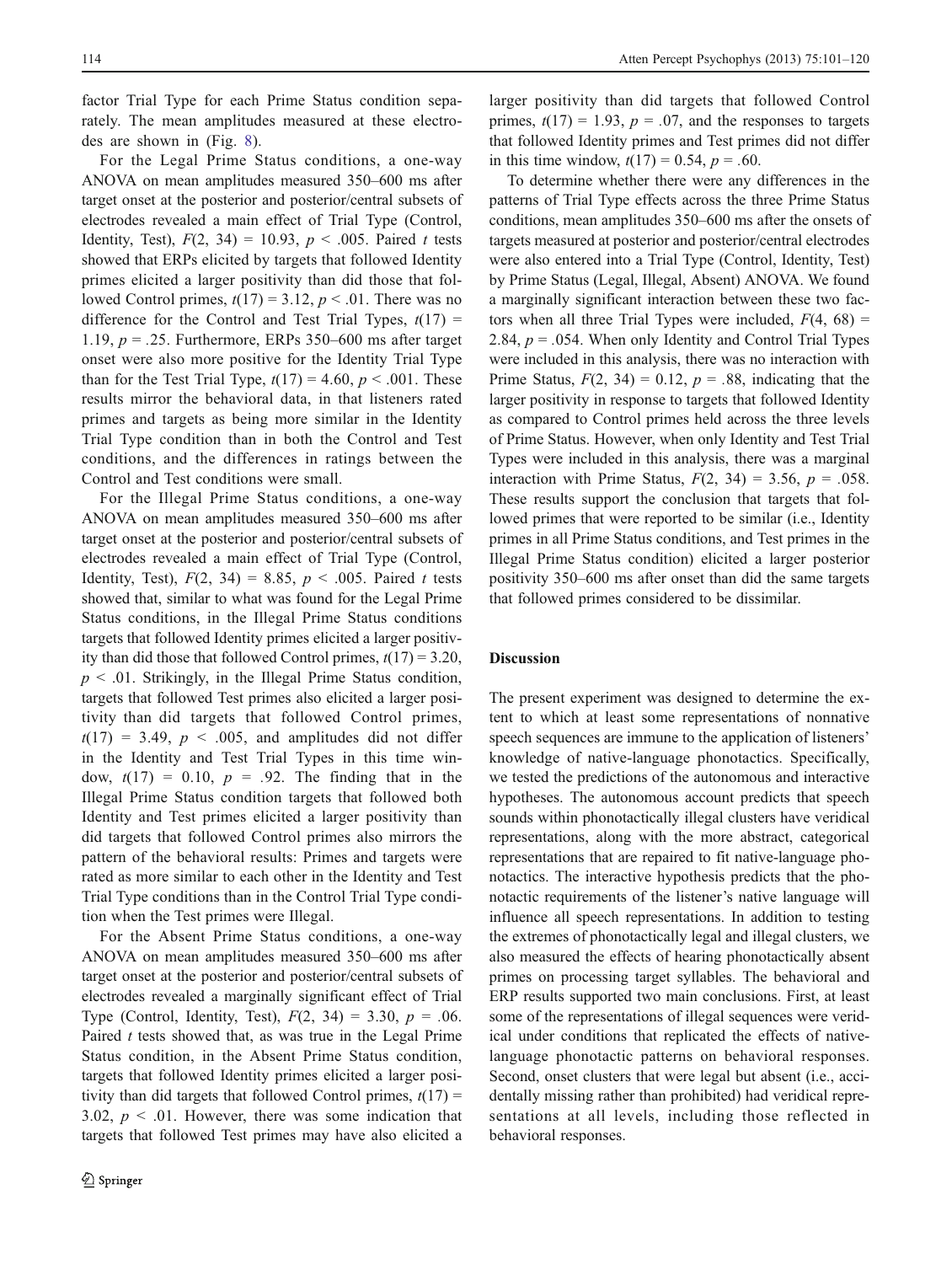Replicating prior work (Hallé & Best, [2007](#page-18-0); Hallé et al., [2003;](#page-18-0) Hallé et al., [1998;](#page-18-0) Massaro & Cohen, [1983](#page-18-0); Moreton, [2002](#page-19-0)), we demonstrated that English listeners explicitly report hearing illegal onset strings as legal syllables that differ by one phonological feature. Specifically, participants rated phonotactically illegal syllables (e.g., /dla/) as being highly similar to legal syllables that differed only in place of articulation (e.g., /gla/). In contrast, phonotactically legal syllables (e.g., /kla/-/gla/) were rated as highly dissimilar. The same was not true for the absent-but-legal prime syllables (e.g., /bwa/), which were rated as dissimilar from targets (e.g., /gwa/). These behavioral results inform our understanding of the differences between sequences that do not occur in a language because they are actively prohibited by that language's phonotactic constraints, and sequences that represent accidental gaps in the lexicon. Our results clearly demonstrate that illegal, prohibited sequences are repaired to conform to the language's phonotactic requirements, whereas absent-but-legal sequences are not. This evidence helps to explain why English speakers can successfully produce the absent clusters /bw/ and /pw/ in loan words from Spanish such as bueno and pueblo, but repair the prohibited cluster /tl/ to /kl/ in the loan word Tlingit. However, it is also important to note that defining the difference between the onset clusters /dl, tl/ and /bw, pw/ as being illegal or legal may not be the only important distinction. Since we used only two types of each class of item, it is possible that some other difference between these pairs of onsets drove the distinct patterns of behavioral results. Additional research including a greater number of illegal and absent sequences in languages other than English and with greater variability along other dimensions will be necessary to determine whether legality is the critical factor in observing behavioral effects of assimilation.

In contrast, the ERP results indicated that hearing a phonotactically illegal cluster affects early processing of a subsequent legal cluster in a manner that is not captured by behavioral responses. Neither Illegal primes (e.g., /dla/) nor Control primes (e.g., /kla/) facilitated processing of a target (e.g., /gla/) to the same extent as did different tokens of the same syllable (e.g., /gla/). The facilitation in processing of the legal, attested target syllables when preceded by the same syllables was observed as a reduction in the positivity elicited 200–350 ms after the onset of all targets. In contrast, between 350 and 600 ms after target onset, Illegal and Identity primes exerted a similar influence over target processing. These results are consistent with the autonomous model of speech perception, which predicts that at least some representations of speech sounds are veridical and that only categorical representations are regulated by languagespecific phonotactic constraints. Importantly, the differences between the representations of illegal clusters and the legal sequences that they are reported to be similar to are not

ephemeral; they continue to influence the perceptual processing of other legal syllables presented 1,200 ms later.

Our results are inconsistent with those reported by Dehaene-Lambertz et al. [\(2000](#page-18-0)), who observed no differences in ERPs recorded from Japanese speakers dependent on whether there was or was not a switch between legal (e.g., /igumo/) and illegal strings (e.g., /igmo/). Our results may have differed for at least three reasons. First, we investigated a different phonotactic constraint. Participants in Dehaene-Lambertz et al.'s study had to detect whether a sound had been added or subtracted, while participants in our study had to detect a change in a sound's features. That their participants showed no evidence of representing the illegal sequence suggests, perhaps paradoxically, that a feature change is more salient than adding or subtracting an entire sound. To determine whether the critical factor is whether the phonotactic violation affects the prosodic shape of the whole word, future studies that include both types of manipulations will be necessary. Second, Dehaene-Lambertz et al. compared results across participants whose native languages differed, but we compared results within participants whose native language was the same. Our within-subjects measures may have allowed us to detect previously unreported differences in the representations of the illegal clusters and their legal counterparts. In particular, the French and Japanese speakers may have differed in how engaged they were in detecting a change between standards and deviants. The inability of Japanese speakers to hear differences in any of the critical stimuli may have led them to stop attending to and forming detailed representations of the sounds. In contrast, in the present experiment participants reported hearing differences between the prime and target more than 50 % of the time. Third, both the tasks and the ERP measures employed in the two studies were quite different, which could explain the conflicting results. Specifically, Dehaene-Lambertz et al.'s mismatch paradigm may have reflected neural activity during the formation of early representations; in the present study, ERP effects were driven by the relationship between phonotactically legal sequences and the stored representations of syllable strings presented 1,200 ms earlier. Differences in the initial and stored representations of speech sounds might explain the differences in the results of the two studies. The structures of the languages being tested and the position of the illegal sequences at the beginning rather than the middle of the stimuli may also have contributed to the early ERP effects reported in the two studies. However, the finding that listeners differentially processed legal sequences that were preceded by Identity and by Illegal Test primes in the present study indicates that there are veridical representations of at least some phonotactically illegal sequences that the paradigm and stimuli employed by Dehaene-Lambertz et al. failed to capture.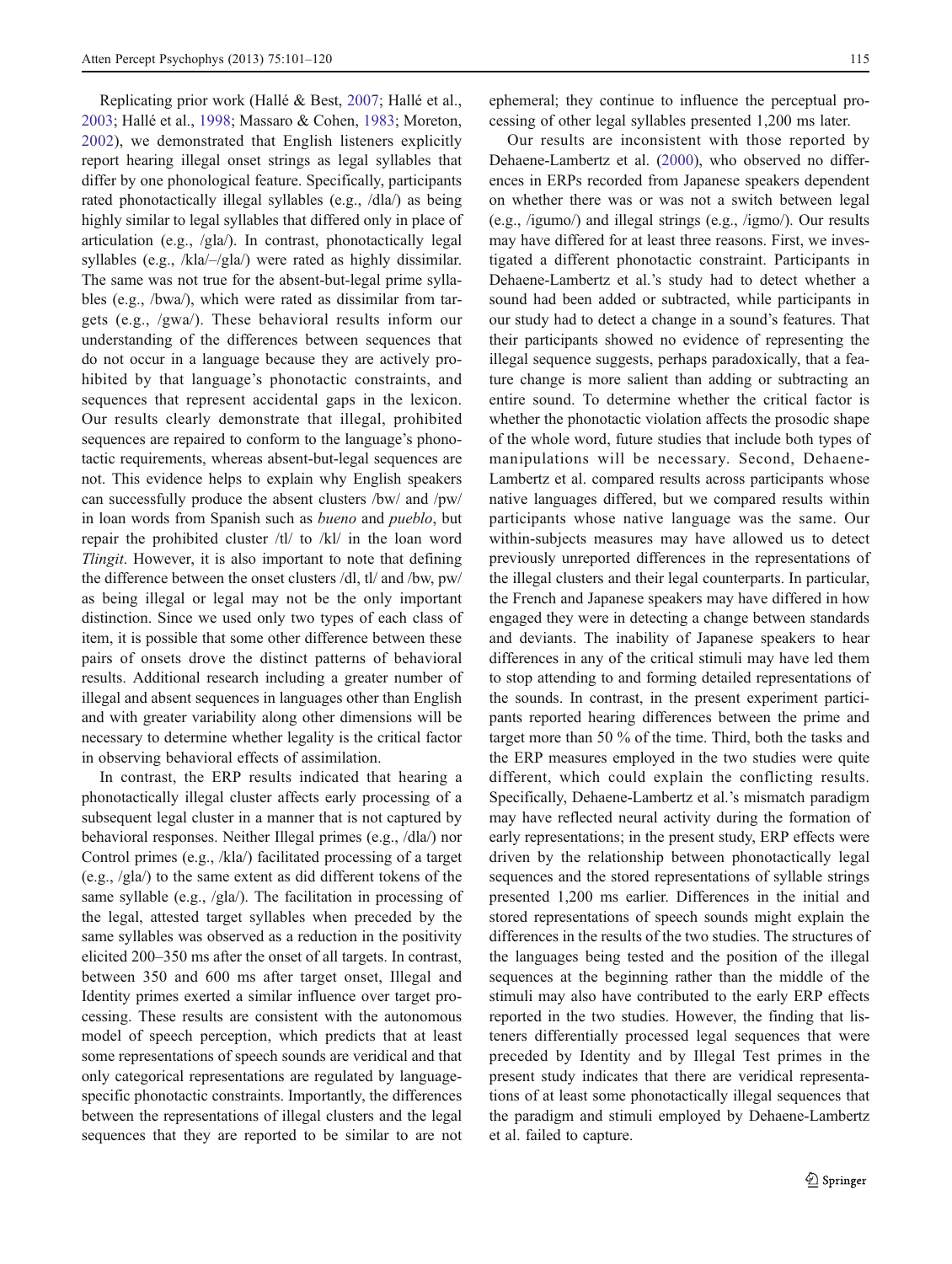The ERP results also distinguish between perceptual, veridical representations and categorical ones influenced by language experience. Those perceptual representations may consist of the auditory qualities evoked by the stimuli, and the representations of  $\frac{d}{dx}$  or  $\frac{d}{dx}$  and  $\frac{g}{g}$  or  $\frac{g}{dx}$  differ enough in their values for those auditory qualities before /l/ that they can be distinguished there, as they are in other contexts. The categorical representations would consist instead of the feature values that distinguish one phoneme from another, such that representations of  $\frac{d}{dx}$  or  $\frac{dt}{dt}$  and  $\frac{lg}{dt}$ or /k/ would no longer differ before /l/, as they do in other contexts, because the phonotactics prohibit stop consonants specified for the coronal place feature in that context. That is, representations consisting of auditory qualities are necessarily veridical, perhaps because they are produced at a prelinguistic or linguistically naïve stage in processing, but those consisting of feature values are not veridical if the grammar does not permit them to be. These characterizations of different types of representations are compatible with our ERP data, but our results do not require that the contents of the representations differ in this way. The perceptual representations could instead consist of languagespecific phones (Norris et al., [2000\)](#page-19-0) rather than auditory qualities, and the architecture of processing could delay the application of phonotactic constraints until later, perhaps because the evaluation of each phone is first context-free, and only later context-sensitive.

One way to determine what the contents of the representations are that influence the early and late processing of subsequent speech sounds would be to manipulate the discrimination task. Fujisaki and Kawashima ([1969](#page-18-0), [1970\)](#page-18-0) showed that listeners discriminated within-category stimuli significantly better than was predicted by their categorization of those same stimuli. The researchers interpreted this result as evidence that listeners could use two kinds of memory of the stimuli to discriminate them. Using auditory representations would permit listeners to discriminate physically different stimuli that belong to the same category, while relying on phonetic representations would instead limit them to discriminating stimuli that belonged to different categories. In line with this distinction, Pisoni ([1973\)](#page-19-0) demonstrated that listeners' ability to discriminate stimuli to which they assigned the same label varied inversely with the interstimulus interval, a result that represents the fading of auditory but not of phonetic memory. The onset asynchrony between prime and target in our stimuli, 1,200 ms, was, however, far longer than Pisoni found to be sufficient for auditory representations to have faded. One possibility is that asking listeners to give similarity ratings in the present study encouraged longer maintenance of the auditory representations. However, it is not clear why providing similarity judgments on a 4-point scale, which could essentially be interpreted as a same/different decision with a two-level

confidence rating, would result in fundamentally different memory processes than would a discrimination task. Another possibility is that the order in which the veridical and more abstract categorical representations are used may be in the opposite direction. This possibility is supported by research on word recognition processes by McLennan, Luce, and Charles-Luce [\(2003](#page-19-0)) and McLennan and Luce [\(2005](#page-19-0)), who argued, within the adaptive resonance theory (ART) framework of Grossberg ([1986\)](#page-18-0), that more-frequent phonological features affect perception more quickly than infrequent features do. Under this view, abstract categorical (i.e., frequent) representations are accessed more quickly than veridical (i.e., less frequent) representations during word recognition. Initial representations, similar to those measured in Dehaene-Lambertz et al. ([2000\)](#page-18-0), may be more categorical than the longer-stored representations indexed in the present study. The time that elapsed between the prime and the target in the present study may have allowed listeners to use more detailed, exemplar-based representations rather than more general, categorical representations.

Whether it is based on initial representations stored for an extended period of time or less-frequent representations that require time to access, the difference between processing targets that followed Illegal Test and Identity primes may not reflect a raw auditory representation of the prime. Within-category discrimination depends on the format of the discrimination task (Carney, Widin, & Viemeister, [1977](#page-18-0); Gerrits & Schouten, [2004](#page-18-0); Pisoni & Lazarus, [1974\)](#page-19-0). Furthermore, response times are systematically slower for stimuli near category boundaries than for those near the center of a category (Pisoni & Tash, [1974\)](#page-19-0), and eye movements to incorrect competing words are more frequent for stimuli close to a boundary between categories (McMurray, Aslin, Tanenhaus, Spivey, & Subik, [2008](#page-19-0)). These results indicate that the representations on which listeners base manual responses and eye movements grade continuously with stimulus properties and are not reduced to unanalyzable, categorical representations. Our ERP results measured 200–350 ms after target onset further indicate that these detailed representations of the stimuli's auditory qualities are maintained, at least for a time, in a manner that modulates processing of subsequent signals.

A comparison of the early ERP effects observed in the present study with previously reported ERP effects can also inform the characterization of the representations that can be used to differentiate between illegal onset clusters (e.g., /dl/) and the legal clusters that they are typically repaired to (e.g., /gl/). The first possibility to consider is that, even though we did not use an oddball paradigm, the differences in ERPs observed 200–350 ms after the onset of targets could be related to a mismatch response such as that observed in Dehaene-Lambertz et al. ([2000\)](#page-18-0). However, in the present study the largest negativity (or reduced positivity) in this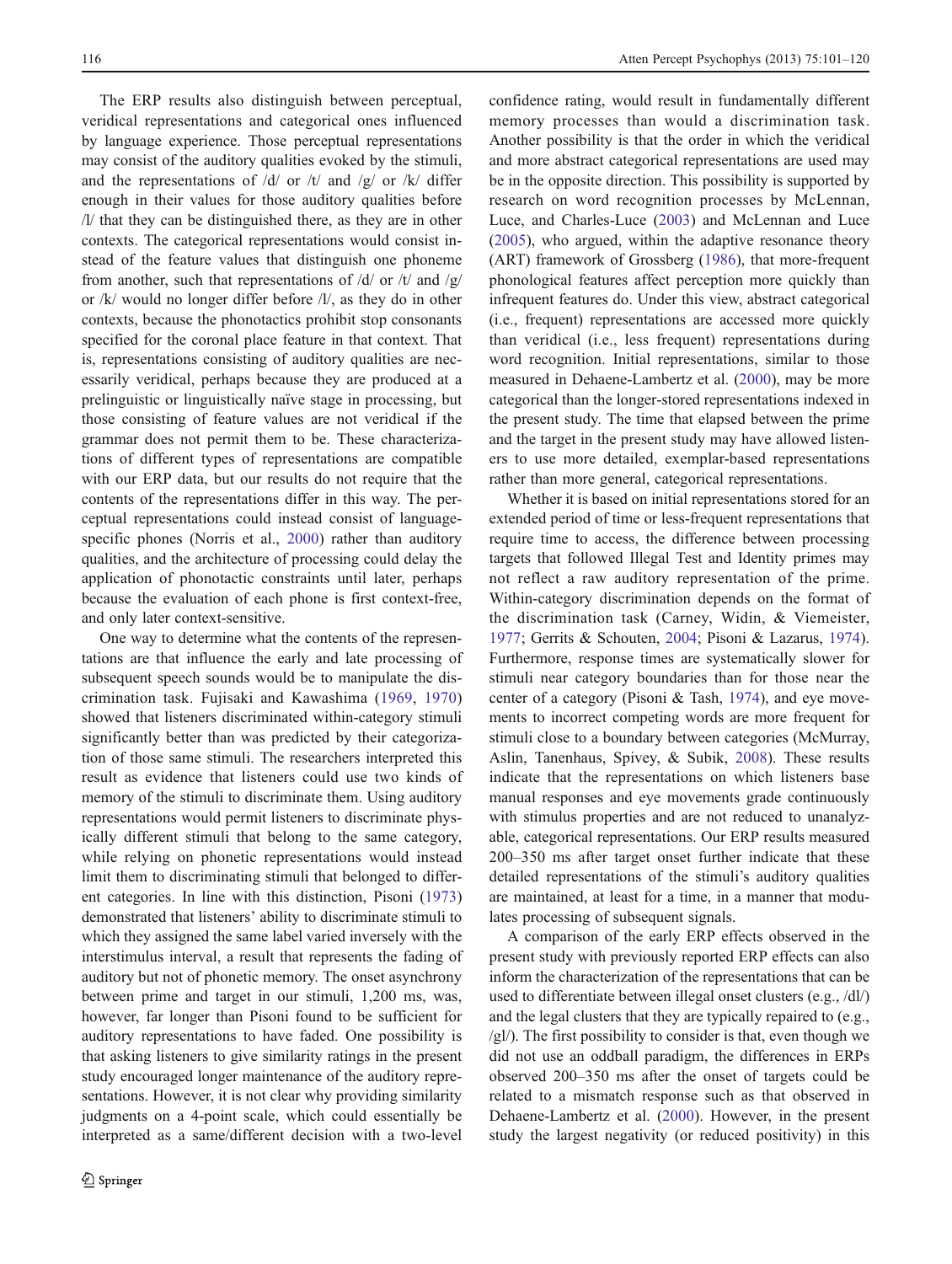time window was observed when the same syllable was presented as both prime and target (i.e., the Identity Trial Type). If it were the case that the single presentation of a prime was sufficient to serve as a standard, then targets that differed from those primes would be expected to elicit a larger MMN.

A second possibility is that the differences observed 200– 350 ms after the onset of targets are in fact instances of the phonological mapping negativity (PMN), which is elicited between 200 and 350 ms after target onset when auditory input does not match phonological expectations (Connolly & Phillips, [1994](#page-18-0); Desroches, Newman, & Joanisse, [2009](#page-18-0); Newman & Connolly, [2009](#page-19-0)). For example, Newman and Connolly demonstrated a larger PMN when participants imagined a word or nonword (e.g., snap without the /s/ or snoth without the  $\langle s \rangle$ , then heard a mismatching prompt (e.g., tap, toth), as compared to when the prompt matched the imagined word or nonword. Desroches et al. demonstrated a PMN to targets preceded by rhymes (e.g., bone preceded by cone) rather than by identical words (e.g., cone preceded by cone), but not to targets preceded by cohort pairs (e.g., comb preceded by cone). These results are interpreted as evidence that the PMN reflects a mismatch between top-down expectations and the phonological input. However, the present results are not consistent with a PMN interpretation, as the pattern of results that we observed is opposite in polarity. Specifically, listeners could have generated expectations that targets would be similar to the primes, as is supported by the later ERP effects discussed below, or that targets would be different from the primes, which is consistent with the fact that the primes and targets did differ on a majority of trials. If the mismatch between expectations of targets that were similar to the primes (e.g., /gwa/–/gwa/) and actual targets that differed from them (e.g., /gwa/–/kwa/) had generated a PMN, the largest negativity would be observed in Control conditions (e.g., /gwa/– /kwa/). However, it was precisely in these conditions that we observed the largest positivity. Expectations that targets would differ from primes (e.g., /gwa/–/kwa/) could elicit a PMN on Identity trials when those expectations were wrong (e.g., /gwa/–/gwa/). However, if this were the case, a larger negativity should also have been observed when listeners were wrong about precisely how the targets would differ from the primes (e.g., /gwa/–/twa/), but this was not true in the present study.

A more likely explanation for the differences observed 200–350 ms after target onset is that all sounds typically elicit a positivity during this time window (P2, part of the positive–negative–positive oscillation), which is reduced in amplitude for sounds preceded by similar sounds. As such, the more similar the target is to the prime, the smaller the positivity in this time window would be. These results are consistent with those of previous ERP priming studies. For example, Coch et al. ([2005\)](#page-18-0) observed a reduced posterior negativity in addition to a larger anterior negativity in response to nonword targets preceded by rhyming nonword primes (e.g., blane–hane), as compared to targets preceded by nonrhyming primes (e.g., crute–hane). A priming effect would not be expected in the present study if listeners failed to actively engage in a phonological processing task; rhyme priming effects were not observed when stimuli were presented with a long SOA and a semantic judgment task (Perrin & García-Larrea, [2003](#page-19-0)). In the present study, the fact that the acoustic similarity of primes and targets affected processing of the target after a long delay of 1,200 ms suggests that listeners can store an accurate perceptual representation over an extended period of time, and that the similarity rating task encouraged them to do so.

Additional studies will be needed to define the critical differences between experiments that result in a PMN and those that result in priming. At least three methodological distinctions may determine whether speech sounds that are incongruent with the previous context elicit a larger negativity or a larger positivity during the same portion of the ERP waveforms. First, the PMN is often observed when listeners can make predictions about the upcoming material. The PMN is largest when listeners' predictions about upcoming words or nonwords are not borne out when those predictions are based on alliteration (Diaz & Swaab, [2007\)](#page-18-0), rhyme (Desroches et al., [2009](#page-18-0)), sound imagery (Newman & Connolly, [2009;](#page-19-0) Newman, Connolly, Service, & McIvor, [2003](#page-19-0)), or semantic context (Connolly & Phillips, [1994;](#page-18-0) Hagoort & Brown, [2000](#page-18-0); van den Brink, Brown, & Hagoort, [2001\)](#page-19-0). In the present study, the primes and targets differed from each other so frequently that listeners may have abandoned the process of making predictions in the face of frequent errors, allowing the priming effects to be observed. Second, PMN experiments and the present study differ in the amounts of difference between the congruent and incongruent items. In studies designed to elicit a PMN, typically larger differences are used between the incongruent items, including different words (Connolly & Phillips, [1994](#page-18-0); Diaz & Swaab, [2007;](#page-18-0) Hagoort & Brown, [2000;](#page-18-0) van den Brink et al., [2001](#page-19-0)), words that have undergone phoneme deletion (Newman & Connolly, [2009](#page-19-0); Newman et al., [2003\)](#page-19-0), or a change of multiple phonetic features (Desroches et al., [2009](#page-18-0)). In experimental contexts in which differences are more pronounced, listeners may focus on those differences, resulting in a mismatch response. In experimental contexts in which all of the items are quite similar to each other, as in the present study, listeners may focus on similarity, resulting in a priming effect. A third difference between the present study and those reporting a PMN relates to the task that participants engage in. Priming effects are typically observed when listeners are required to make explicit same/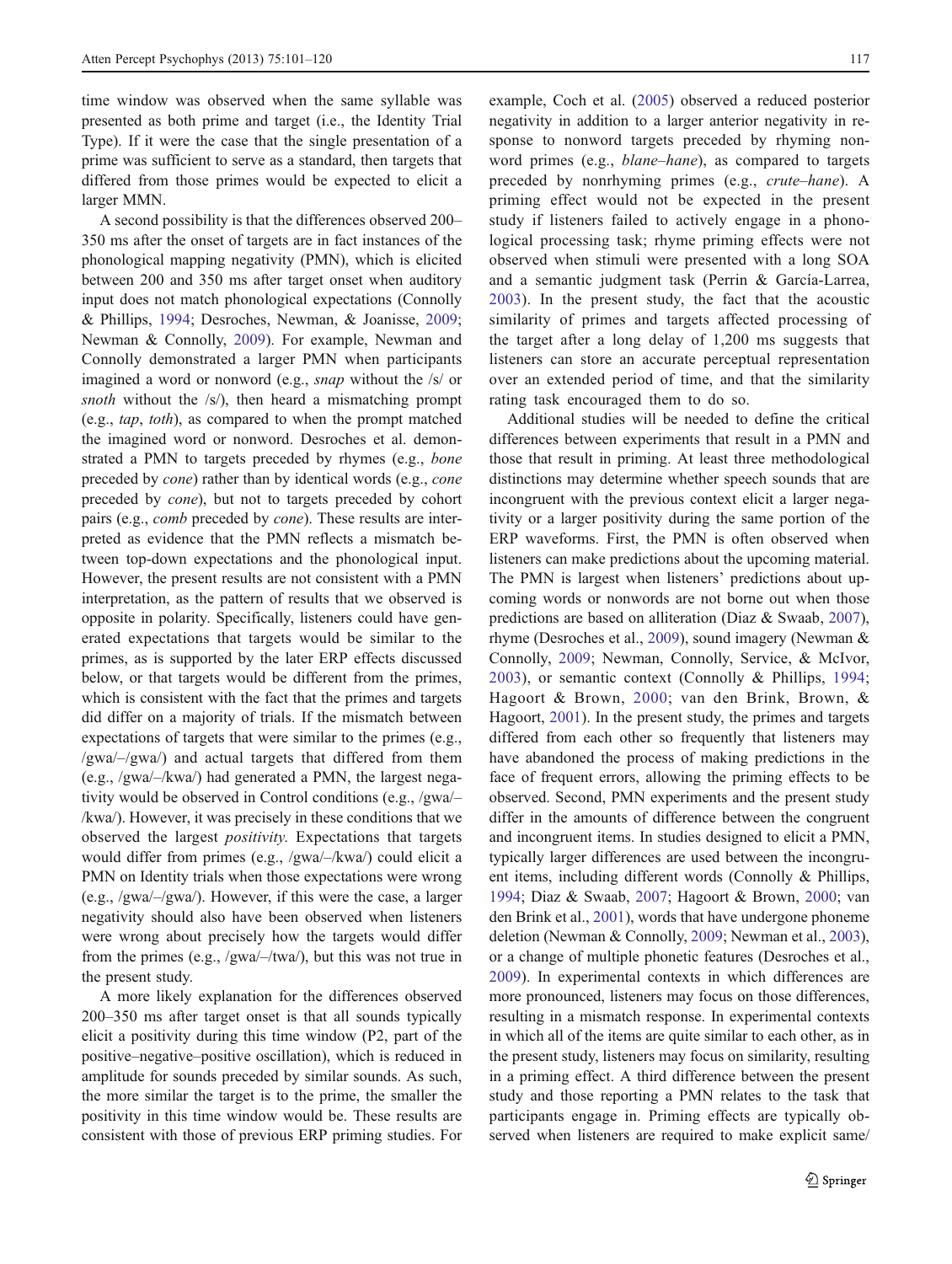<span id="page-17-0"></span>different comparisons between primes and targets. Studies showing the PMN, on the other hand, often rely on more implicit comparisons, including semantic acceptability (Connolly & Phillips, [1994\)](#page-18-0), matching (Desroches et al., [2009;](#page-18-0) Newman & Connolly, [2009](#page-19-0); Newman et al., [2003](#page-19-0)), target recall (Diaz & Swaab, [2007\)](#page-18-0), and listening for comprehension (Hagoort & Brown, [2000;](#page-18-0) van den Brink et al., [2001\)](#page-19-0).

The second ERP effect that we observed was a posterior positivity 350–600 ms after the onset of targets that were rated as being similar to their primes. This effect is likely an example of a P3, or P300. The P3 is typically described as indexing recognition that a stimulus is relevant to the task (Donald & Little, [1981](#page-18-0); Squires, Hillyard, & Lindsay, [1973](#page-19-0); Sutton, Braren, Zubin, & John, [1965](#page-19-0)). Furthermore, P3 amplitudes have been shown to be larger when participants are highly confident that a stimulus should be categorized as a target on the basis of the task requirements (Squires et al., [1973](#page-19-0)). As such, the amplitude of the P3 is expected to correspond to behavioral responses; in the present study, the posterior positivity closely mirrors the behavioral results. That is, prime–target pairs that were rated as being very similar—both Identity trials in all three Prime Status conditions and Test trials in only the Illegal Prime Status condition—elicited a larger P3 amplitude. This result is consistent with the idea that listeners considered similar prime–target pairs to be the stimuli that they were monitoring for, perhaps encouraged by the description of the task as being similarity rather than dissimilarity judgment.

The results of the present study are consistent with the autonomous hypothesis of speech perception, in which perceptual representations of speech are veridical, and only higher-level representations are mapped onto languagespecific categories. This finding raises the question of why both behavioral responses and the measures employed in Dehaene-Lambertz et al. ([2000\)](#page-18-0) reflect categorical representations rather than veridical auditory representations or context-free, language-specific phones. It is likely far too easy for listeners' behavior to be driven by the assignment of speech sounds to linguistic categories. Most behavioral tests of speech perception explicitly or implicitly rely on eliciting categorical responses. More fundamentally, the information that a speech sound conveys is embodied in category values. Although our ERP results show that listeners' phonotactic knowledge is not applied to all of their representations of speech sounds, it is applied to some of the representations, resulting in effects in the later portions of the waveforms that mirror behavioral data. This pattern of data suggests that listeners can maintain the veridical representations of speech sounds even after other representations have been repaired to be phonotactically legal. However, access to the veridical representations may be denied at the stages of processing that are reflected in most behavioral and MMN responses. Denial

of access is expected in a strictly feed-forward autonomous model, because the content of earlier representations cannot be revised by referring to the content of later ones. As such, our results can inform the further specification of models of speech perception. Specifically, the data indicate that accurate models of speech processing must include veridical representations of speech sounds that can be maintained over time or graded, categorical representations that reflect the difference in the acoustics of typical and atypical utterances.

Furthermore, the behavioral and ERP data described here converge in distinguishing the representations of onset clusters that are accidentally absent from the language from those that are actively prohibited by a phonotactic constraint. Mere absence is not enough to force a revision of even the categorical representations of consonant clusters, reflected in both behavior and the later portions of the neurophysiological response. These findings support a model of language learning that is based on something in addition to detecting statistically robust generalizations. If such generalizations were all that were learned, the patterns of results would have been the same for Illegal and Absent primes. Instead, the active prohibition against onset clusters such as /dl/ and /tl/, observed across a large number of languages, must be driven by linguistic knowledge beyond statistical absence. The results reported by Berent et al. (2007) suggest that /dl/ and /tl/ may be disfavored because /l/ differs too little in sonority from /d/ and /t/. However, since the results for these specific clusters were not distinguished from the results for others (including /bn/, /tm/, /km/, and /bw/) in Berent et al.'s (2007) analysis, additional research will be necessary to determine whether the phonotactic learning that goes beyond statistical generalizations can be attributed to principles such as the pattern of sonority in onset clusters.

Author note The research reported here was partially funded by NIH Institutional Training Grant MH16745, which provided postdoctoral training for M.B., R01-DC006241 awarded to J.K., and a John Merck Fellowship in the Biology of Developmental Disabilities awarded to L.D.S. The content is solely the responsibility of the authors and does not necessarily represent the official views of NIH, NIDCD, NIMH, or the John Merck Foundation. We thank Michael Becker and Shai Cohen for assistance with stimulus preparation, Martin Nolet and Paul Dainton for assistance with data collection and analysis, and Lori Astheimer, Patrick Taylor, Benjamin Zobel, Nicolas Planet, and William Bush for comments on previous versions of the manuscript.

# References

- Berent, I., Lennertz, T., Smolensky, P., & Vaknin-Nusbaum, V. (2009). Listeners' knowledge of phonological universals: Evidence from nasal clusters. Phonology, 26, 75–108.
- Berent, I., Steriade, D., Lennertz, T., & Vaknin, V. (2007). What we know about what we never heard: Evidence from perceptual illusions. Cognition, 104, 591–630.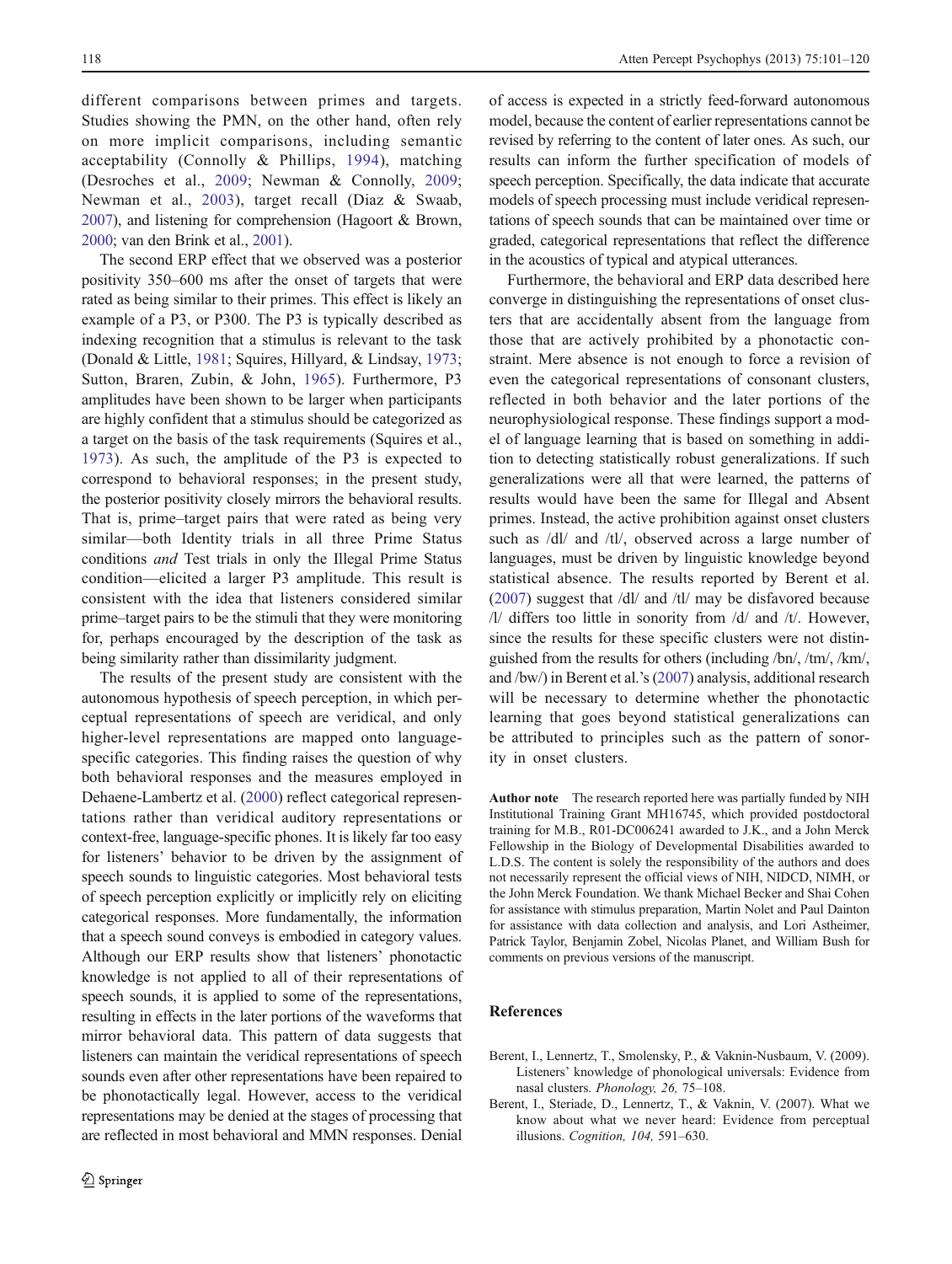- <span id="page-18-0"></span>Brown, R., & Hildum, D. (1956). Expectancy and the perception of syllables. Language, 32, 411–419.
- Carney, A., Widin, G., & Viemeister, N. (1977). Noncategorical perception of stop consonants differing in VOT. Journal of the Acoustical Society of America, 62, 961–970.
- Cheour, M., Ceponiene, R., Lehtokoski, A., Luuk, A., Allik, J., Alho, K., & Näätänen, R. (1998). Development of language-specific phoneme representations in the infant brain. Nature Neuroscience, 1, 351–353. doi[:10.1038/1561](http://dx.doi.org/10.1038/1561)
- Christensen, R. (2011). Ordinal-regression models for ordinal data (R package version 2011.08-12) [Computer software manual]. Available from [www.cran.r-project.org/package](http://www.cran.r-project.org/package=ordinal/)=[ordinal/](http://www.cran.r-project.org/package=ordinal/)
- Coch, D., Grossi, G., Coffey-Corina, S., Holcomb, P., & Neville, H. (2002). A developmental investigation of ERP auditory rhyming effects. Developmental Science, 5, 467–489.
- Coch, D., Grossi, G., Skendzel, W., & Neville, H. (2005). ERP nonword rhyming effects in children and adults. Journal of Cognitive Neuroscience, 17, 168–182.
- Connolly, J., & Phillips, N. (1994). Event-related potential components reflect phonological and semantic processing of the terminal word of spoken sentences. Journal of Cognitive Neuroscience, 6, 256–266.
- Cycowicz, Y., Friedman, D., & Rothstein, M. (1996). An ERP developmental study of repetition priming by auditory novel stimuli. Psychophysiology, 33, 680–690.
- Davidson, L. (2006). Phonology, phonetics, or frequency: Influences on the production of non-native sequences. Journal of Phonetics, 34, 104–137.
- Davidson, L. (2010). Phonetic bases of similarities in cross-language production: Evidence from English and Catalan. Journal of Phonetics, 38, 272–288.
- Dehaene-Lambertz, G., Dupoux, E., & Gout, A. (2000). Electrophysiological correlates of phonological processing: A cross-linguistic study. Journal of Cognitive Neuroscience, 12, 635–647.
- Desroches, A., Newman, R., & Joanisse, M. (2009). Investigating the time course of spoken word recognition: Electrophysiological evidence for the influences of phonological similarity. Journal of Cognitive Neuroscience, 21, 1893–1906.
- Diaz, M. T., & Swaab, T. Y. (2007). Electrophysiological differentiation of phonological and semantic integration in word and sentence contexts. Cognitive Brain Research, 1146, 85–100.
- Donald, M., & Little, R. (1981). The analysis of stimulus probability inside and outside the focus of attention, as reflected by the auditory N1 and P3 components. Canadian Journal of Psychology, 35, 175–187.
- Dupoux, E., Kakehi, K., Hirose, Y., Pallier, C., & Mehler, J. (1999). Epenthetic vowels in Japanese: A perceptual illusion? Journal of Experimental Psychology. Human Perception and Performance, 25, 1568–1578.
- Dupoux, E., Pallier, C., Kakehi, K., & Mehler, J. (2001). New evidence for prelexical phonological processing in word recognition. Language & Cognitive Processes, 16, 491–505.
- Eisner, F., & McQueen, J. M. (2005). The specificity of perceptual learning in speech processing. Perception & Psychophysics, 67, 224–238. doi[:10.3758/BF03206487](http://dx.doi.org/10.3758/BF03206487)
- Elman, J., & McClelland, J. (1988). Cognitive penetration of the mechanisms of perception: Compensation for coarticulation of lexically restored phonemes. Journal of Memory and Language, 27, 143–165.
- Friedrich, C., Schild, U., & Röder, B. (2009). Electrophysiological indices of word fragment priming allow characterizing neural stages of speech recognition. Biological Psychology, 80, 105–113.
- Fujisaki, H., & Kawashima, T. (1969). On the modes and mechanisms of speech perception. Annual Report of the Engineering Research Institute, 28, 67–73.
- Fujisaki, H., & Kawashima, T. (1970). Some experiments on speech perception and a model for the perceptual mechanism. Annual Report of the Engineering Research Institute, 29, 207–214.
- Ganong, W. (1980). Phonetic categorization in auditory word perception. Journal of Experimental Psychology. Human Perception and Performance, 6, 110–125.
- Gerrits, E., & Schouten, M. E. H. (2004). Categorical perception depends on the discrimination task. Perception & Psychophysics, 66, 363–376. doi:[10.3758/BF03194885](http://dx.doi.org/10.3758/BF03194885)
- Grossberg, S. (1986). The adaptive self-organization of serial order in behavior: Speech, language, and motor control. In E. C. Schwab & H. C. Nusbaum (Eds.), Pattern recognition by humans and machines: Vol. 1. Speech perception (pp. 187–294). New York, NY: Academic Press.
- Hagoort, P., & Brown, C. M. (2000). ERP effects of listening to speech: Semantic ERP effects. Neuropsychologia, 38, 1518– 1530. doi:[10.1016/S0028-3932\(00\)00052-X](http://dx.doi.org/10.1016/S0028-3932(00)00052-X)
- Hallé, P., & Best, C. (2007). Dental-to-velar perceptual assimilation: A cross-linguistic study of the perception of dental stop  $+$  /l/ clusters. Journal of the Acoustical Society of America, 121, 2899– 2914.
- Hallé, P., Best, C., & Bachrach, A. (2003). Perception of /dl/ and /tl/ clusters: A cross-linguistic perceptual study with French and Israeli listeners. In Proceedings of the 15th International Congress of Phonetic Sciences (pp. 2893–2896). Barcelona, Spain: Universitat Autònoma de Barcelona.
- Hallé, P., Segui, J., Frauenfelder, U., & Meunier, C. (1998). Processing of illegal consonant clusters: A case of perceptual assimilation? Journal of Experimental Psychology. Human Perception and Performance, 24, 592–608.
- Hansen, J., Dickstein, P., Berka, C., & Hillyard, S. (1983). Eventrelated potentials during selective attention to speech sounds. Biological Psychology, 16, 211–224.
- Hillyard, S. A. (1981). Selective auditory attention and early eventrelated potentials: A rejoinder. Canadian Journal of Psychology, 35, 159–174.
- Hink, R., & Hillyard, S. A. (1976). Auditory evoked potentials during selective listening to dichotic speech messages. Perception & Psychophysics, 20, 236–242.
- Horváth, J., Czigler, I., Jacobsen, T., Maess, B., Schröger, E., & Winkler, I. (2008). MMN or no MMN: No magnitude of deviance effect on the MMN amplitude. Psychophysiology, 45, 60–69.
- Kraljic, T., & Samuel, A. G. (2005). Perceptual learning for speech: Is there a return to normal? Cognitive Psychology, 51, 141–178.
- Kraljic, T., & Samuel, A. G. (2006). Generalization in perceptual learning for speech. Psychonomic Bulletin & Review, 13, 262– 268. doi[:10.3758/BF03193841](http://dx.doi.org/10.3758/BF03193841)
- Kraljic, T., & Samuel, A. (2007). Perceptual adjustments to multiple speakers. Journal of Memory and Language, 56, 1–15.
- Luck, S. J. (2005). An introduction to the event-related potential technique. Cambridge, MA: MIT Press.
- Magnuson, J., McMurray, B., Tanenhaus, M., & Aslin, R. (2003a). Lexical effects on compensation for coarticulation: The ghost of Christmash past. Cognitive Science, 27, 285–298.
- Magnuson, J., McMurray, B., Tanenhaus, M., & Aslin, R. (2003b). Lexical effects on compensation for coarticulation: A tale of two systems? Cognitive Science, 27, 801–805.
- Massaro, D. W., & Cohen, M. M. (1983). Phonological context in speech perception. Perception & Psychophysics, 34, 338-348.
- Maye, J., Aslin, R. N., & Tanenhaus, M. K. (2008). The weckud wetch of the wast: Lexical adaptation to a novel accent. Cognitive Science, 32, 543–562. doi:[10.1080/03640210802035357](http://dx.doi.org/10.1080/03640210802035357)
- McClelland, J. L., & Elman, J. L. (1986). The TRACE model of speech perception. Cognitive Psychology, 18, 1–86. doi:[10.1016/0010-](http://dx.doi.org/10.1016/0010-0285(86)90015-0) [0285\(86\)90015-0](http://dx.doi.org/10.1016/0010-0285(86)90015-0)
- McClelland, J. L., Mirman, D., & Holt, L. (2006a). Are there interactive processes in speech perception? Trends in Cognitive Sciences, 10, 363–369.